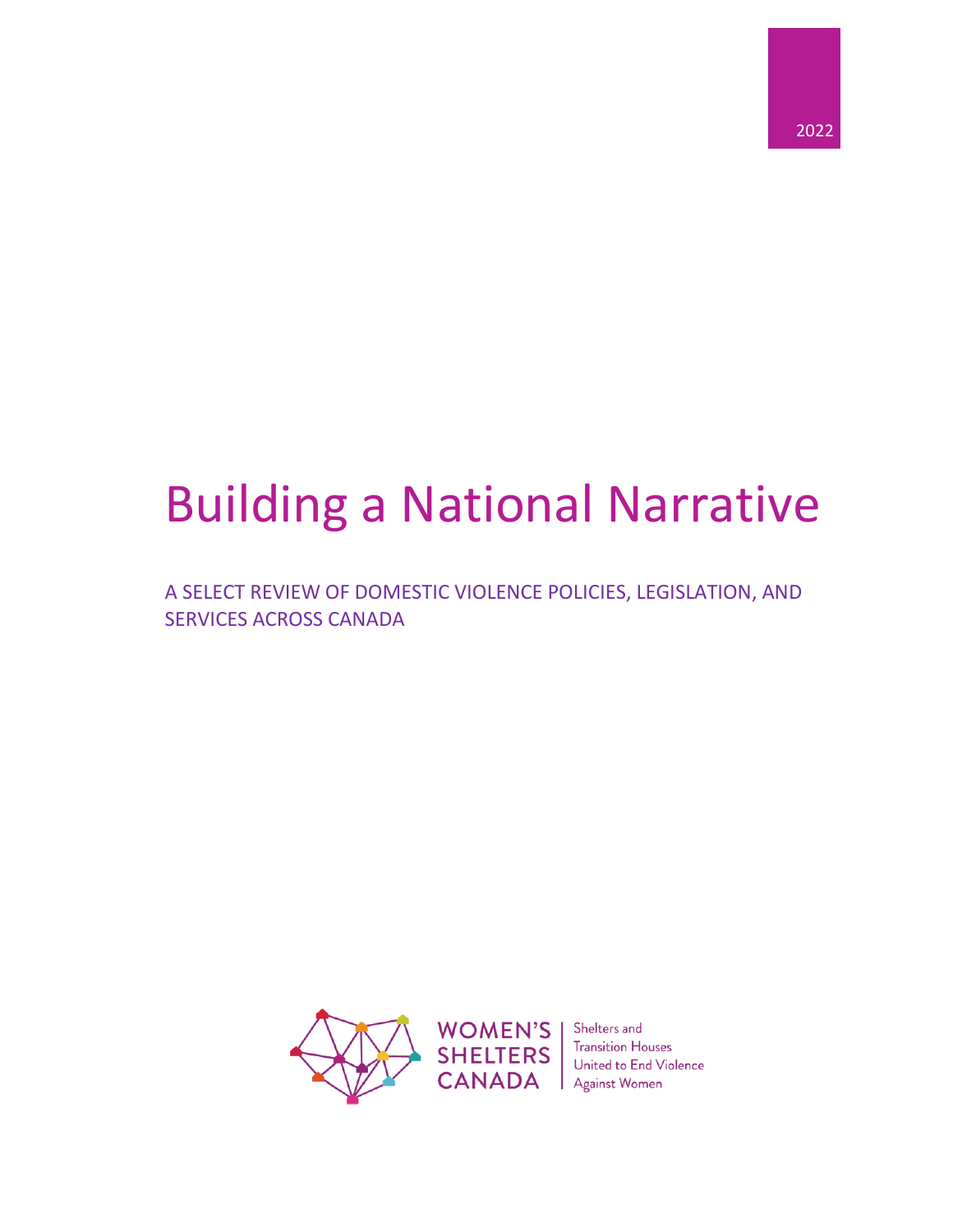

Women's Shelters Canada (WSC) is based in Ottawa. Bringing together 15 provincial and territorial shelter organizations, we represent a strong, unified voice on the issue of violence against women on the national stage. Through collaboration, knowledge exchange, and adoption of innovative practices, we advance the coordination and implementation of highquality services for women and children accessing shelters.

*Women's Shelters Canada acknowledges that the location of our office and the work that we do in Ottawa is on the traditional, unceded territories of the Algonquin Anishnaabeg people.* 

Women's Shelters Canada 85 Albert Street, Suite 1501 Ottawa ON K1P 6A4 Phone: 613-680-5119 Email: [info@endvaw.ca](mailto:info@endvaw.ca) Website[: www.endvaw.ca](http://www.endvaw.ca/) Social Media: @endvawnetwork

© Women's Shelters Canada 2021

#### **Acknowledgements**

WSC would like to thank all the provincial and territorial shelter/transition house associations who reviewed this document and assisted with the research for this review.

#### **About the Authors**

This review is the result of a joint effort by current WSC staff Lise Martin, Heather Stewart, Kaitlin Bardswich, and Krystle Maki, as well as Loran Scholar Katarzyna Farrell. Work on previous drafts was done by Natalie McMullen and Francesca Sapozhnikov, as well as Loran Scholars Joanne Banh, Peeha Luthra, and Umaiyahl Nageswaran.

#### **French Version**

This report is available in French as *État des lieux de la violence familiale au Canada.*

*Women's Shelters Canada, formerly the Canadian Network of Women's Shelters and Transition Houses, would like to thank the Canadian Women's Foundation for providing funding support for this project. The opinions expressed in these documents do not necessarily represent the official policy of the Canadian Women's Foundation.*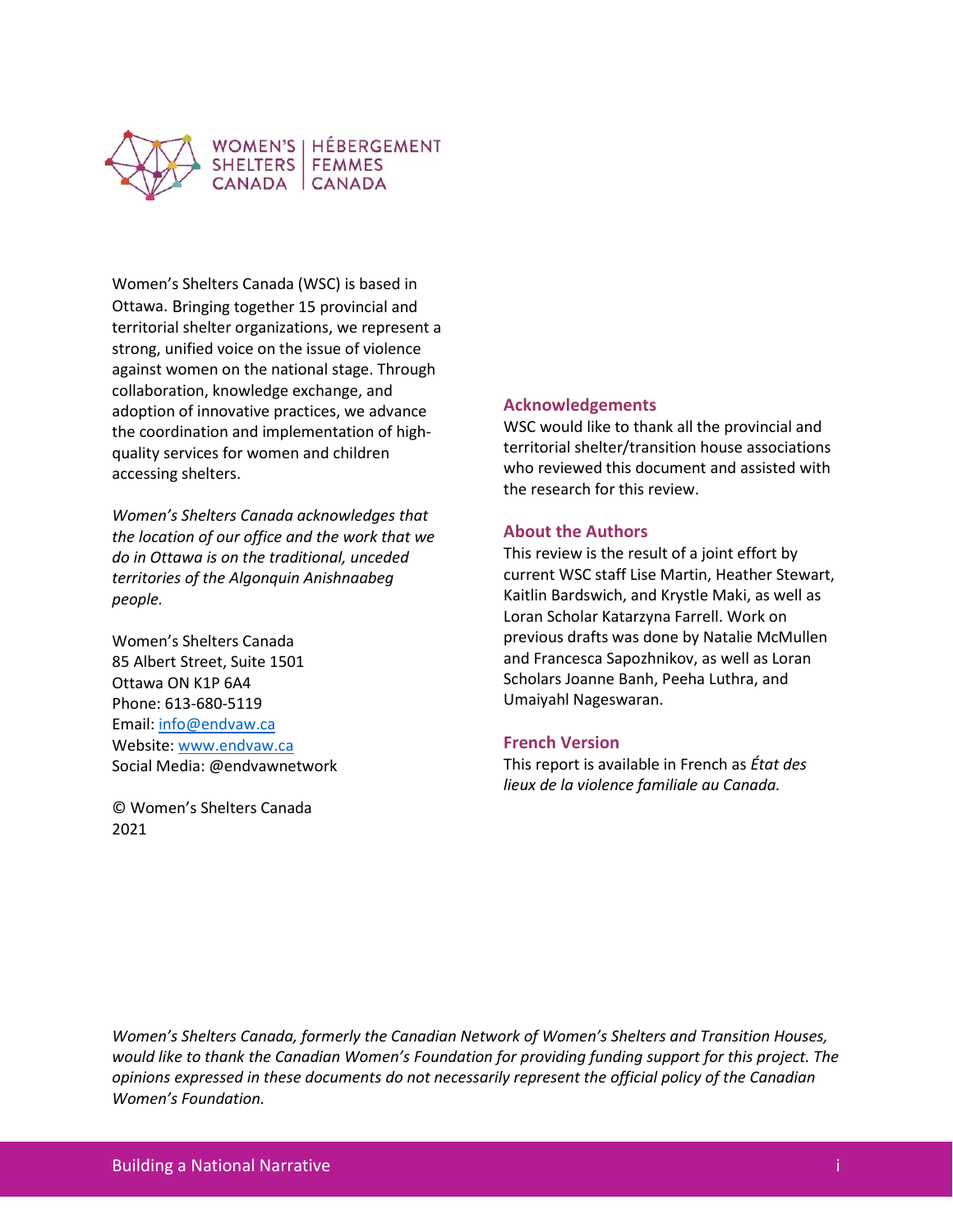# Table of Contents

| <b>Background and Objective of Review</b>                                                                                                         | $\mathbf{1}$ |
|---------------------------------------------------------------------------------------------------------------------------------------------------|--------------|
| <b>Action Plans on VAW</b>                                                                                                                        | 2            |
| Table I. Federal, Provincial, and Territorial Action Plans,<br>Initiatives, and Strategies on VAW                                                 | 3            |
| <b>Funding</b>                                                                                                                                    | 6            |
| Table II. Department/Ministry Responsible for Operational Funding,<br>Allocation, Provincial Length of Stay Standard, & Shelter Service Standards | 7            |
| <b>Death Review Committees</b>                                                                                                                    | 9            |
| Table II. Domestic Violence Death Review Committees and Panels                                                                                    | 10           |
| <b>Provincial and Territorial Tenancy Acts</b>                                                                                                    | 12           |
| Table IV. Domestic Violence Provisions in Provincial and<br><b>Territorial Tenancy Acts</b>                                                       | 12           |
| <b>Paid and Unpaid Leave</b>                                                                                                                      | 15           |
| Table V. Provincially and Territorially Legislated Paid/Unpaid<br>Leave for Domestic Violence Survivors                                           | 15           |
| <b>Clare's Law</b>                                                                                                                                | 16           |
| Table VI. Interpersonal Violence Disclosure Legislation (Clare's Law)                                                                             | 16           |
| <b>Concluding Remarks</b>                                                                                                                         | 17           |
| <b>End Notes</b>                                                                                                                                  | 18           |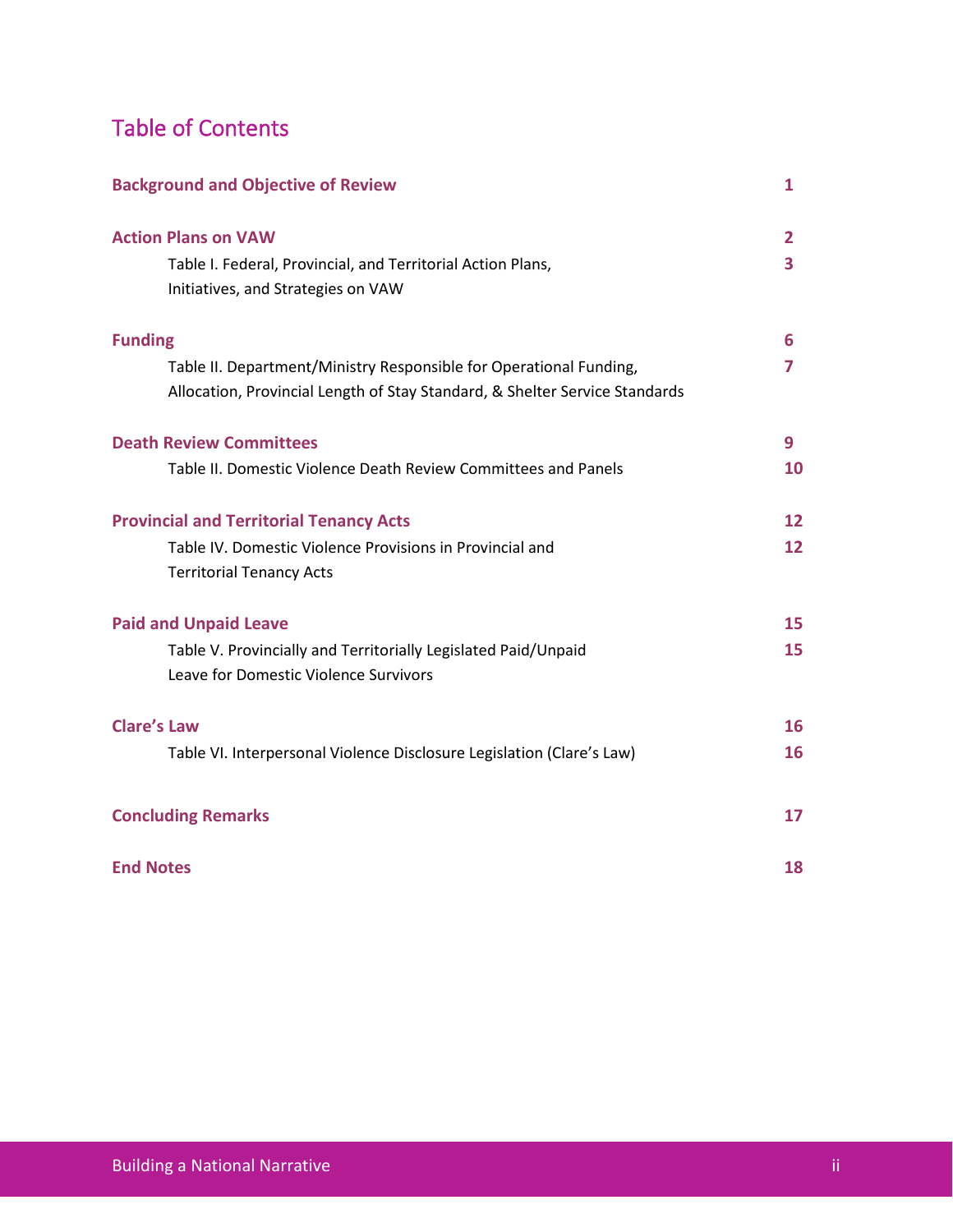## Background and Objective of Review

The impetus for this review was the desire of Women's Shelters Canada (WSC) to begin mapping out the terrain in which survivors of violence against women (VAW) must navigate to rebuild their lives. Our intent was to provide a desk review, looking at what was available online. This exercise was much more challenging than initially anticipated. The lack of accessible information and data on government websites makes it extremely difficult to find current and reliable information.

The objective of this document is to provide a cross-jurisdictional comparison of key pieces of legislation and serv[i](#page-3-0)ce provision in order to highlight the variations and gaps across the country.<sup>i</sup> It is in part because of these varying levels of services and protection that WSC has strongly advocated for a bold, robust, well-resourced and intersectional National Action Plan (NAP) on Violence Against Women.<sup>[ii](#page-3-1)</sup> Women's Shelters Canada commends the federal government for having made a commitment to a 10- year NAP on GBV. Specific financial contributions to the NAP were included in [Budget 2021](https://www.canada.ca/en/department-finance/news/2021/04/budget-2021-supporting-women.html) and Budget 2022.

We continue to work to ensure that Canada's NAP on GBV will reflect the expansiveness of our country and the importance of ensuring that policies and practices (1) respond to the intersections in women's lives and (2) recognize the needs of those marginalized by systems and society.

NAPs are critical frameworks for coordinating efforts and maximizing resources to address VAW.<sup>[1](#page-19-0)</sup> The United Nations has called on all countries to have an NAP by 2015. NAPs establish national standards and call for collaboration between all levels of government, civil society, survivors, and service responders.

Presently, provincial and territorial governments develop and implement VAW response systems independently, based on differing definitions of and approaches to violence and without reliable, generalizable data or ties to federal measures.

The implications of this fragmented and discretionary approach include:

- a missed opportunity to capture and disseminate knowledge and best practices;
- **EXT** a poor understanding of shelter work that often results in guidelines and levels of support not corresponding to the actual needs or range of services offered;
- significant variances in funding; and
- a climate that is not conducive to working toward, monitoring, and achieving lasting change.

#### **Context of VAW in Canada**

<span id="page-3-0"></span><sup>&</sup>lt;sup>i</sup> This is a living document. Tables will be updated regularly as changes occur across provinces and territories.<br>ii What we currently have is a federal strategy on Gender Based Violence. The reach of the federal strategy

<span id="page-3-1"></span>limited to the areas of responsibility of the federal government and thus does not ensure that women in all areas of the country have access to comparable levels of services and protection.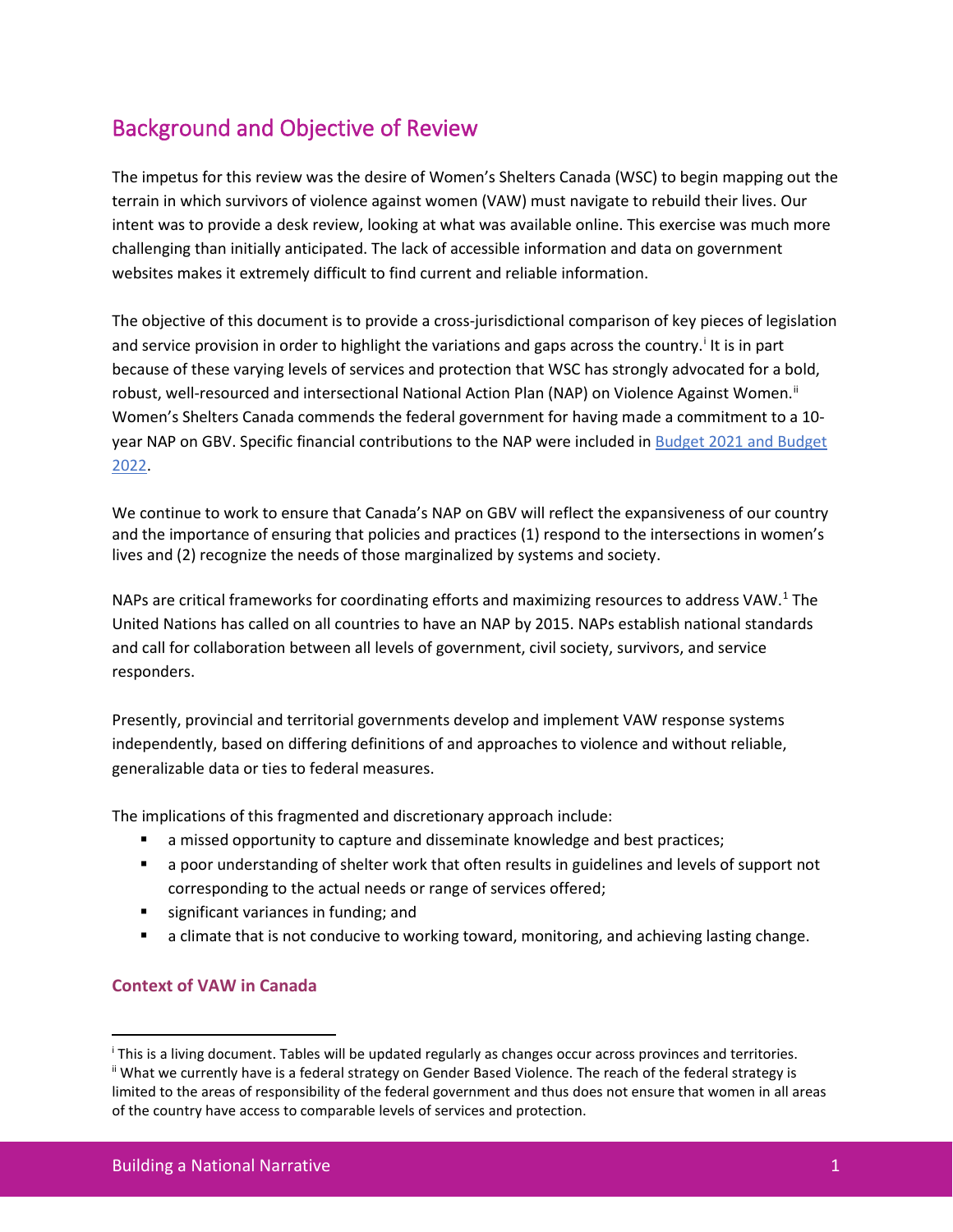In Canada, on average, a current or former intimate partner kills a woman every 1.5 days.<sup>[2](#page-20-0)</sup> Between 2009 and 2014, 342,000 women in Canada were victims of intimate partner violence (IPV).<sup>3</sup> However, according to the 2019 General Social Survey (GSS) on Victimization, 80% of spousal violence is not reported to the police.[4](#page-20-2)

On a single day in 2021, there were 5,357 women and children staying in shelters<sup>[iii](#page-4-0)</sup> across the country primarily because of abuse. On that same day, 742 women and children were turned away from shelters because they were already operating at maximum capacity.<sup>[5](#page-20-3)</sup> These figures tell us that too many women and children in Canada continue to experience alarming rates of violence and that current demands exceed existing resources; but the issue goes beyond the number of beds available.

Shelters have long been reporting chronic systemic barriers that hinder women from living violence-free lives and prevent shelters from delivering much-needed services. These include poor legislative protections, insufficient social and housing supports, inadequate funding and increases, deficient data collection and monitoring, and convoluted and overlapping information. As a result, there have been repeated calls for greater cohesion within and across jurisdictions and sectors to better align the many moving and interconnected parts involved in preventing and responding to violence against women.

### **What This Review Includes**

We begin this review by looking at the various Action Plans that are in place in Canada's provinces and territories. We then provide information on key aspects of the shelter architecture across the country – the number of VAW shelters receiving government funding, the departments or ministries that provide operational funding to VAW shelters, the maximum length of stay, and the presence of shelter standards.

The presence of Domestic Homicide Review Committees is also included in this review. Finally, we have reviewed provisions for domestic violence in tenancy acts, provisions for leave from work in cases of domestic violence, and the existence of Clare's Law.

### Action Plans on VAW

In June 2017, the Government of Canada announced a [Gender-Based Violence Strategy.](http://www.swc-cfc.gc.ca/violence/strategy-strategie/index-en.html). A number of provinces and territories have independently implemented some form of action plan or initiative related to VAW and/or family violence.

According to the United Nations, a National Action Plan is a key mechanism for countries to coordinate the effective prevention of, and appropriate responses to, all forms of VAW. NAPs on VAW "establish a coherent framework and strategic long-term program of activity that address root causes of VAW,

<span id="page-4-0"></span>iii Across Canada, the terms "shelter," "transition house," and "transition home" are used in different provinces and territories to refer to VAW residential facilities. When we use the word "shelter" in this report, we are referring to all VAW residential facilities.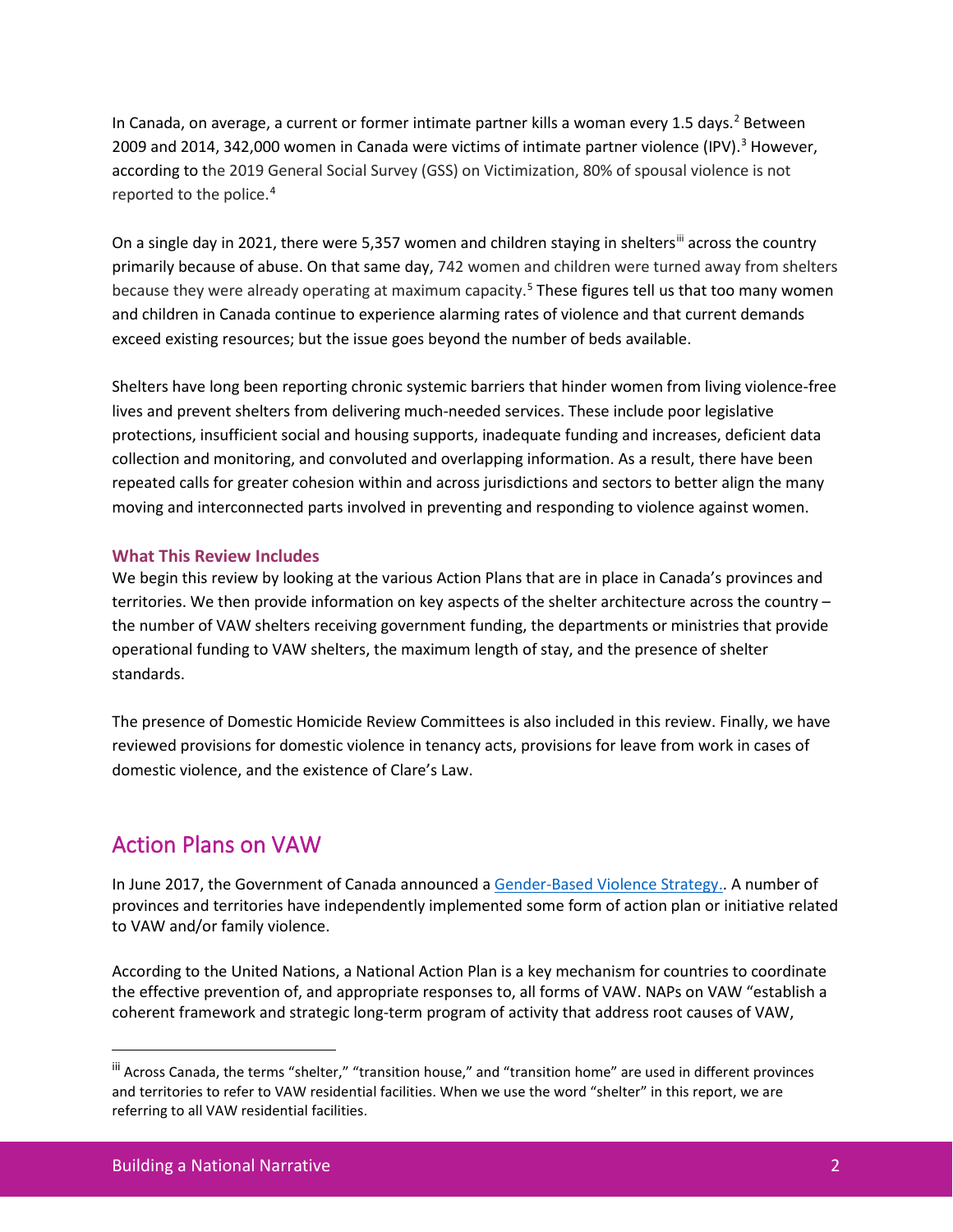strengthen systems that respond to it (including legal systems), and assign accountability and appropriate resources."[6](#page-20-4)

Among the 14 recommendations outlined in the UN Handbook, the UN stipulates that, in order to be effective, APs should:

- recognize women as the primary victims of domestic violence, and gender inequality as its root cause;
- **EXEDENTIFY involve meaningful participation by community agencies;**
- **If** identify adequate budgetary resources;
- **EXECT** ensure consistency among relevant legislation and policies;
- **specify data collection and research; and**
- $\blacksquare$  include monitoring and evaluation mechanisms.<sup>[7](#page-20-5)</sup>

In 2013, WSC (then called the Canadian Network of Women's Shelters and Transition Houses) released *[The Case for a National Action Plan on Violence Against Women](http://endvaw.ca/our-work/the-case-for-a-national-action-plan-on-violence-against-women-and-girls/)*. The report's overall finding was that VAW responses have been "largely fragmented," are "often inaccessible," and that many current policies, legislation, and strategies across Canada "lack effective coordination of efforts, conflict with one another, and/or have unintended (negative) consequences."<sup>[8](#page-20-6)</sup> It also noted that a number of provinces had action plans that provide promising ground on which to build a National Action Plan on all forms of VAW.

The table below provides links to the provinces' and territories' main VAW and/or domestic violence (DV) Action Plans (APs) as well as plans that address specific communities or forms of VAW. Please note that some of these APs have expired but are still the most recent available.

|               | Name of VAW or DV AP /<br><b>Framework / Initiative</b>                                                                           | APs for Specific Communities / Forms of VAW                                                                                                                                                                                                                                                                                                                                                        |
|---------------|-----------------------------------------------------------------------------------------------------------------------------------|----------------------------------------------------------------------------------------------------------------------------------------------------------------------------------------------------------------------------------------------------------------------------------------------------------------------------------------------------------------------------------------------------|
| <b>Canada</b> | <b>Federal Gender-Based Violence</b><br>Strategy (2019)<br>Joint Declaration for a Canada free of<br>Gender-Based Violence (2011) | <b>Gender Equality: A Foundation for Peace -</b><br><b>Canadas National Action Plan for the</b><br><b>Implementation of the UN Security Council</b><br>Resolutions on Women, Peace, and Security<br>2017-2022<br>2021 Missing and Murdered Indigenous<br>Women, Girls, and 2SLGBTQIA+ People<br>National Action Plan: Ending Violence Against<br>Indigenous Women, Girls, and 2SLGBTQIA+<br>People |

### **Table I. Federal, Provincial, and Territorial Action Plans, Initiatives, and Strategies on VAW**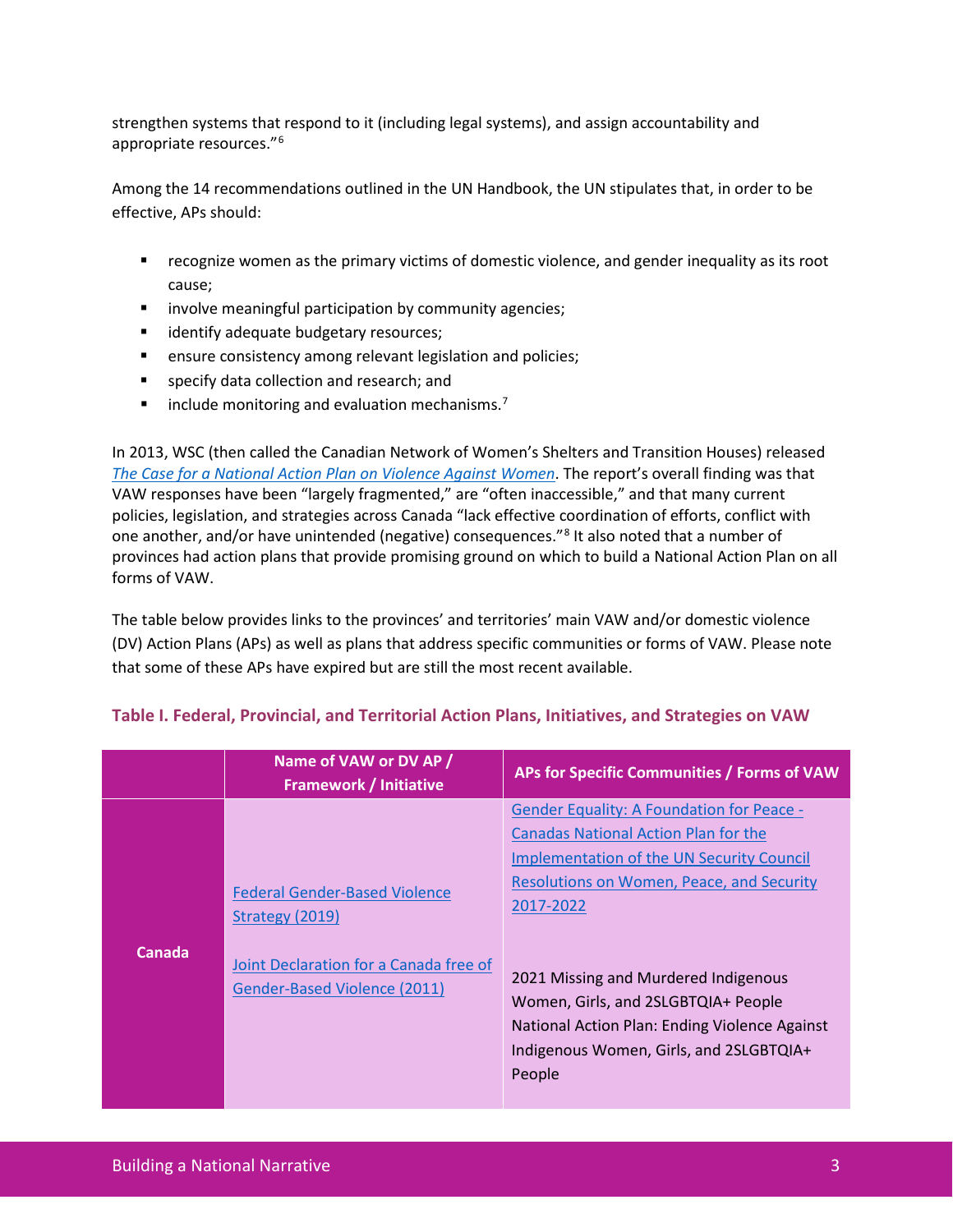|                                   | Name of VAW or DV AP /<br><b>Framework / Initiative</b>                                                                                                                                                                                                                                                                                                                                                                             | APs for Specific Communities / Forms of VAW                                                                                                                                                                                                                                |
|-----------------------------------|-------------------------------------------------------------------------------------------------------------------------------------------------------------------------------------------------------------------------------------------------------------------------------------------------------------------------------------------------------------------------------------------------------------------------------------|----------------------------------------------------------------------------------------------------------------------------------------------------------------------------------------------------------------------------------------------------------------------------|
|                                   |                                                                                                                                                                                                                                                                                                                                                                                                                                     |                                                                                                                                                                                                                                                                            |
| <b>Alberta</b>                    | <b>Family Violence Hurts Everyone: A</b><br><b>Framework to End Family Violence in</b><br><b>Alberta (2013)</b>                                                                                                                                                                                                                                                                                                                     | Preventing Violence Against Women and Girls<br><b>Commitment to End Sexual Violence</b><br><b>Alberta's Plan for Promoting Healthy</b><br>Relationships and Preventing Bullying (2014)<br>Addressing Elder Abuse in Alberta - A Strategy<br>for Collective Action (2010)   |
| <b>British</b><br><b>Columbia</b> | <b>Coroners Recommendations Working</b><br>Group (CRWG) - A Review of Intimate<br>Partner Violence Deaths 2010-2015<br><b>Action Plan (2017)</b><br>A Vision for a Violence Free BC:<br><b>Addressing Violence Against Women</b><br>in British Columbia (2015)<br><b>British Columbia's Provincial</b><br><b>Domestic Violence Plan: First Annual</b><br><b>Report (2015)</b><br><b>Provincial Domestic Violence Plan</b><br>(2014) | Accessibility 2024 (2014)<br>Together to Reduce Elder Abuse - B.C.'s<br>Strategy (2013)<br><b>ERASE (Expect Respect and A Safe Education)</b><br><b>Bullying strategy (2012)</b>                                                                                           |
| <b>Manitoba</b>                   | Manitoba's Multi-year Domestic<br><b>Violence Prevention Strategy (2012)</b>                                                                                                                                                                                                                                                                                                                                                        |                                                                                                                                                                                                                                                                            |
| <b>New</b><br><b>Brunswick</b>    | A Better World for Women:<br>Moving Forward 2005-2010                                                                                                                                                                                                                                                                                                                                                                               | Preventing and Responding to Sexual Violence<br>in New Brunswick (2018)<br>New Brunswick plan to prevent and respond to<br>violence against Aboriginal women and girls<br>$(2017 - 2021)$<br><b>New Brunswick Family Plan: Advancing</b><br><b>Women's Equality (2017)</b> |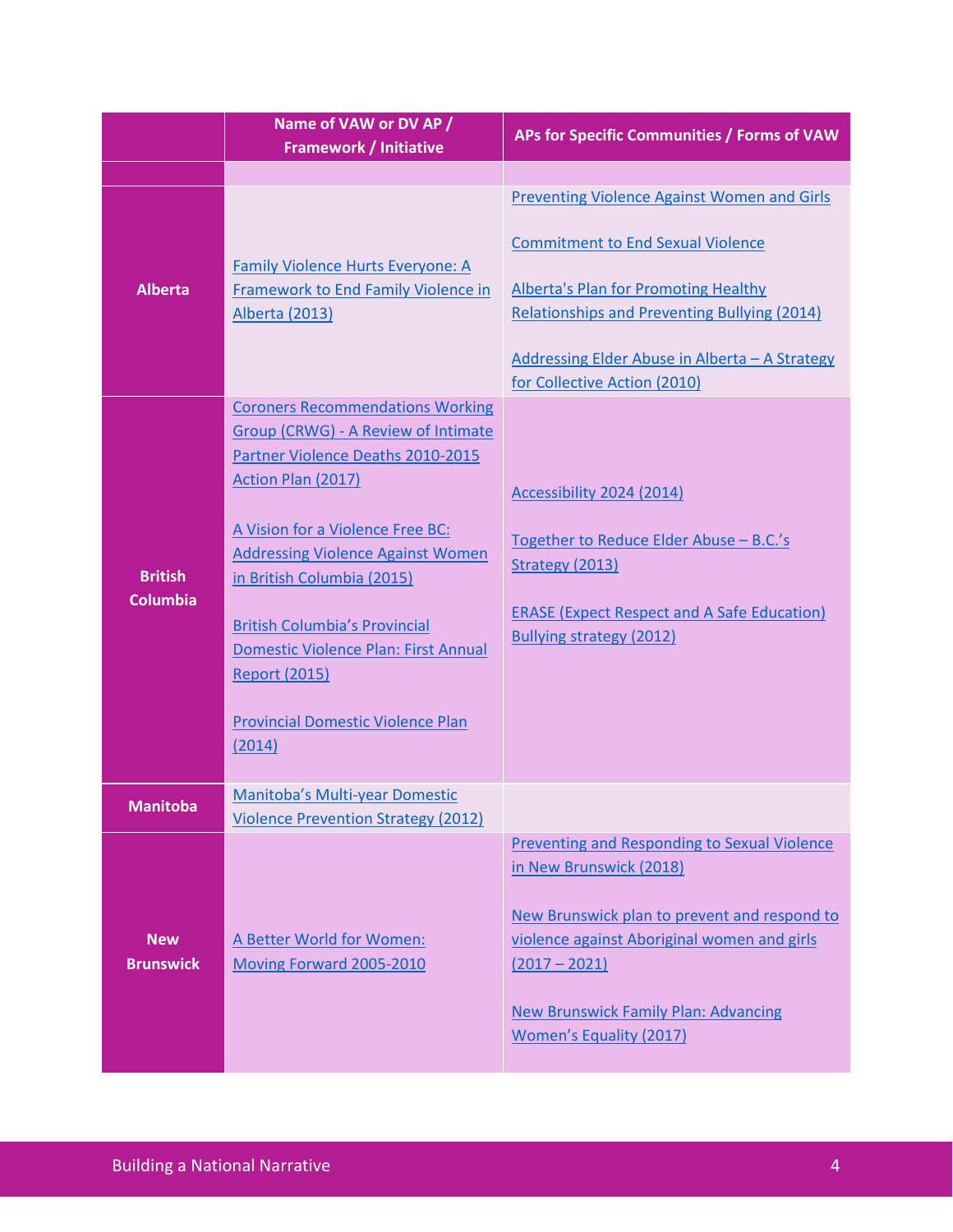|                                        | Name of VAW or DV AP /<br><b>Framework / Initiative</b>                                                                                                                                                                                                                                                                        | APs for Specific Communities / Forms of VAW                                                                                                                                                                                                                                                                                              |
|----------------------------------------|--------------------------------------------------------------------------------------------------------------------------------------------------------------------------------------------------------------------------------------------------------------------------------------------------------------------------------|------------------------------------------------------------------------------------------------------------------------------------------------------------------------------------------------------------------------------------------------------------------------------------------------------------------------------------------|
|                                        |                                                                                                                                                                                                                                                                                                                                | A Strategic Framework to End Violence against                                                                                                                                                                                                                                                                                            |
|                                        |                                                                                                                                                                                                                                                                                                                                | Wabanaki Women in New Brunswick (2008)                                                                                                                                                                                                                                                                                                   |
| <b>Newfoundland</b><br>and Labrador    | <b>Working Together for Violence-Free</b><br>Communities: 2015-2019 Prevention<br>of Violence Action Plan                                                                                                                                                                                                                      | Minister's Committee on Violence Against<br>Women and Girls. Progress Report (2018)                                                                                                                                                                                                                                                      |
| <b>Northwest</b><br><b>Territories</b> | <b>Coalition Against Family Violence:</b><br><b>Strategic Directions in Ending Family</b><br>Violence in the NWT (2018)<br><b>NWT Family Violence Action Plan:</b><br>Phase II (2007-2012)<br>Government of the NWT Response to<br>the NWT Action Plan on Family<br><b>Violence: A Framework for Action</b><br>$(2003 - 2008)$ | <b>Creating Safe Communities for Older Adults: A</b><br>Five Year Strategy for the Northwest Territories<br>$(2015 - 2020)$                                                                                                                                                                                                              |
| <b>Nova Scotia</b>                     | <b>Standing Together to Prevent</b><br>Domestic Violence: Building a<br>provincial action plan (2019)<br><b>Domestic Violence Action Plan</b><br><b>Update (2012)</b><br>Domestic Violence Action Plan (2010)                                                                                                                  | <b>Breaking the Silence: A coordinated response</b><br>to sexual violence in Nova Scotia: Progress<br>Report Year 3 (June 2016 - May 2017)<br>Breaking the Silence: A coordinated response<br>to sexual violence in Nova Scotia (2015)                                                                                                   |
| <b>Nunavut</b>                         | <b>Government of Nunavut Family</b><br><b>Violence Prevention Framework for</b><br><b>Action</b>                                                                                                                                                                                                                               | <b>Strategic Plan for Inuit Violence Prevention and</b><br><b>Healing (2016)</b><br><b>Nunavut Sexual Health Framework for Action</b><br>2012-2017 (2012)                                                                                                                                                                                |
| <b>Ontario</b>                         | It's Never Okay: Ontario's Gender-<br><b>Based Violence Strategy (2018)</b><br><b>Domestic Violence Action Plan</b><br>Progress Report Update (2012)<br><b>Domestic Violence Action Plan</b><br><b>Update (2007)</b><br>Domestic Violence Action Plan (2004)                                                                   | It's Never Okay: Action Plan to Stop Sexual<br><b>Violence and Harassment: Progress Update</b><br>$2016 - 2017$<br>It's Never Okay: Action Plan to Stop Sexual<br>Violence and Harassment (2015)<br><b>Walking Together: Ontario's Long-Term</b><br><b>Strategy to End Violence Against Indigenous</b><br>Women - Year Two Update (2018) |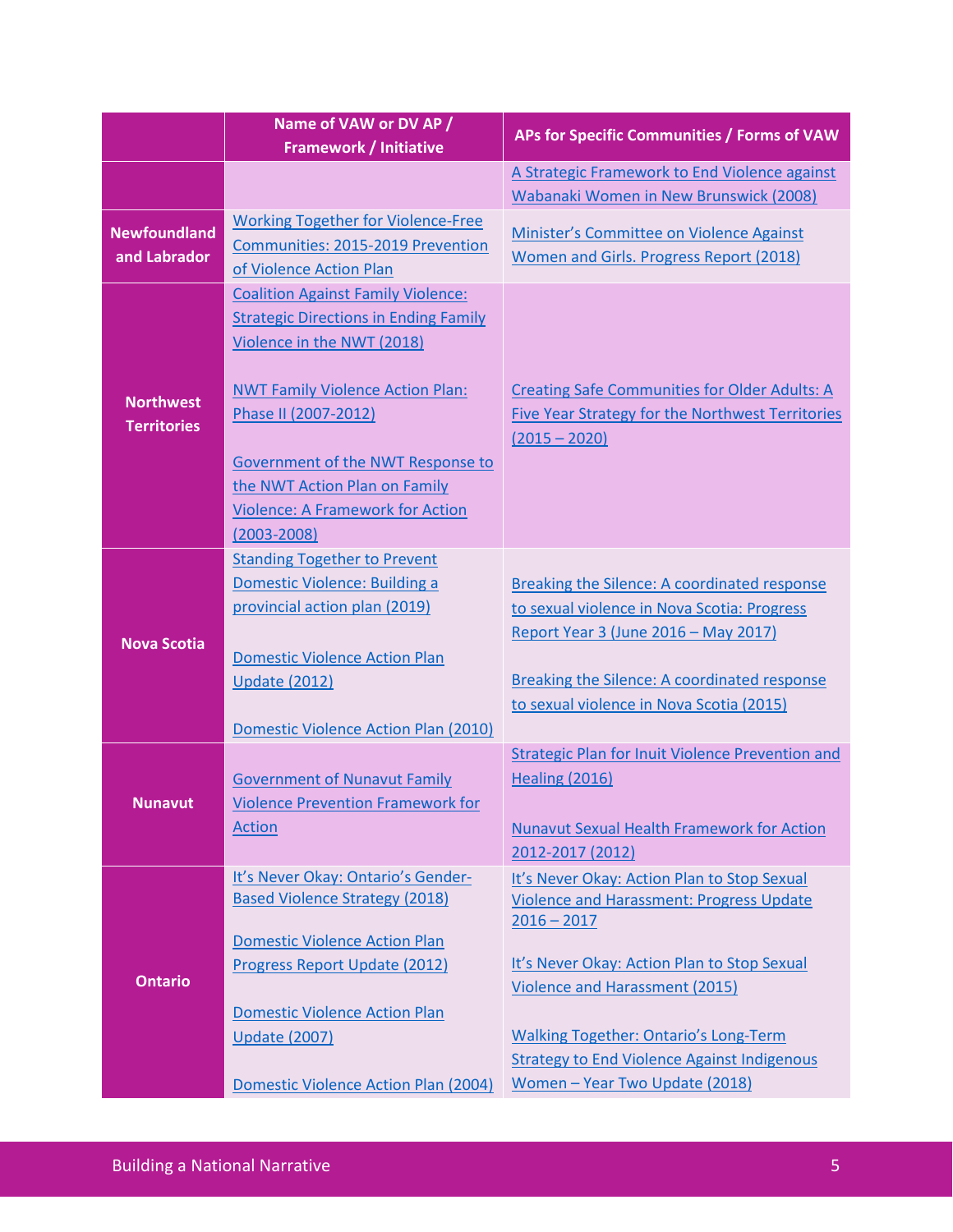|                     | Name of VAW or DV AP /<br><b>Framework / Initiative</b>                               | APs for Specific Communities / Forms of VAW                                                                                                                                                                                                                                                                            |
|---------------------|---------------------------------------------------------------------------------------|------------------------------------------------------------------------------------------------------------------------------------------------------------------------------------------------------------------------------------------------------------------------------------------------------------------------|
|                     |                                                                                       | <b>Walking Together: Ontario's Long-Term</b><br><b>Strategy to End Violence Against Indigenous</b><br><b>Women (2016)</b>                                                                                                                                                                                              |
| <b>PEI</b>          | <b>Strategies for Addressing Family</b><br>Violence in Prince Edward Island<br>(2015) |                                                                                                                                                                                                                                                                                                                        |
| <b>Quebec</b>       | Plan d'action gouvernemental en<br>matière de violence conjugale (2018-<br>2023)      | Ensemble pour l'égalité. Stratégie<br>gouvernementale pour l'égalité entre les<br>femmes et les hommes vers 2021(2017-21)<br>Stratégie gouvernementale pour prévenir et<br>contrer les violences sexuelles (2016-2021)                                                                                                 |
| <b>Saskatchewan</b> | No formal plan currently exists                                                       | Saskatchewan Sexual Violence Action Plan<br>(2019)                                                                                                                                                                                                                                                                     |
| <b>Yukon</b>        | No formal plan currently exists                                                       | Safe at Home: A Community-Based Action Plan<br>to End and Prevent Homelessness (2017)<br><b>Outcomes and Priorities for Action to Prevent</b><br>and Address Violence Against Indigenous<br>Women and Girls (2016)<br>Health and Social Services Strategic Plan 2014-<br>2019<br>Victims of Crime Strategy (2009-2014) |

# Funding

Funding is a central issue in shelter system architecture and administration. It is one of the areas where opacity, lack of coordination, and the absence of data-informed decision-making often result in confusion, inconsistencies, and inadequate responses. Funding for women's shelters is typically funneled through two distinct streams: capital and operations. However, a comprehensive picture of funding schemes in each province and territory is beyond the scope of this review.

Operational funding is administered through one or more provincial/territorial department. Monies are for "core services," as defined by government agencies, and/or for distinct projects or programs.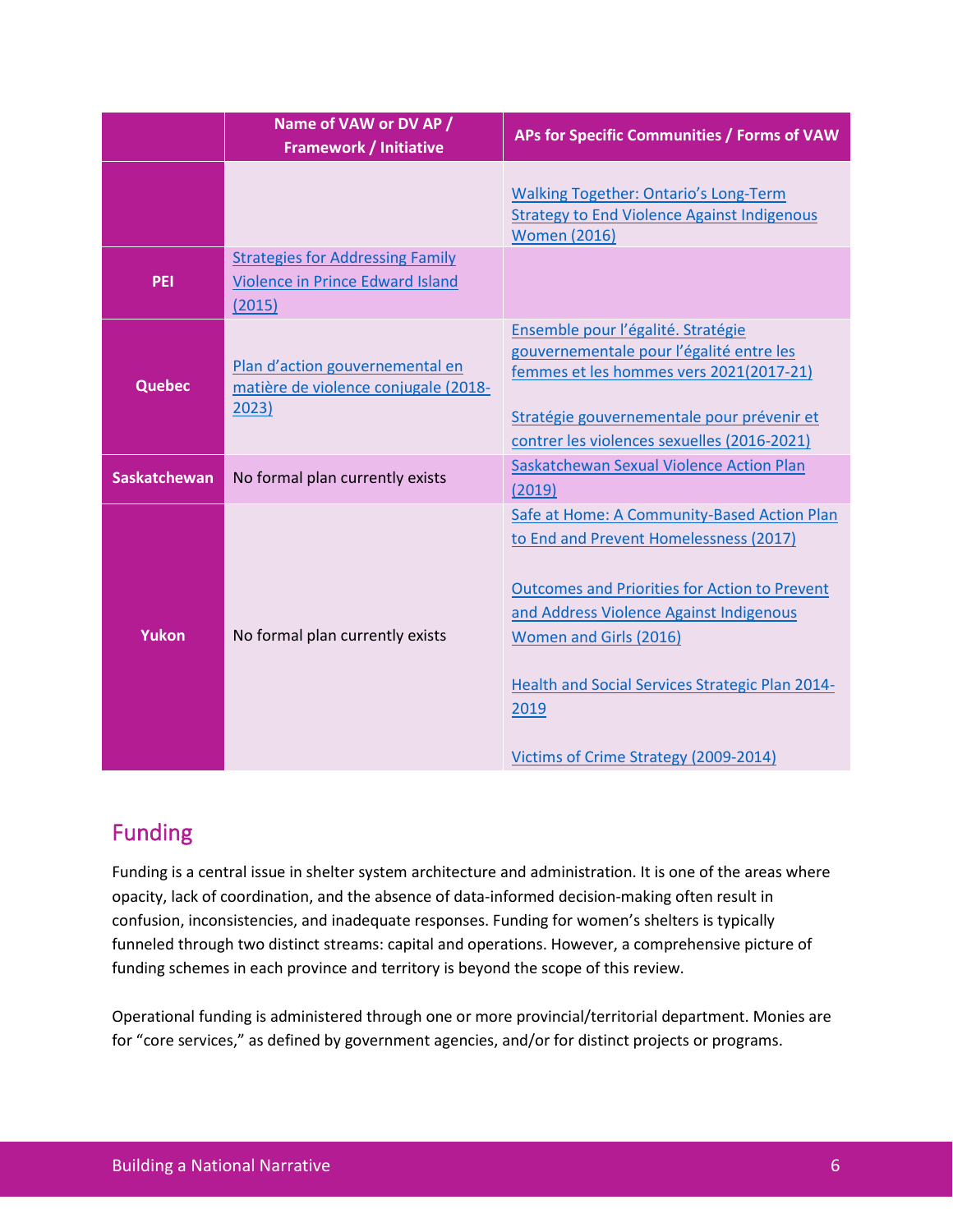The services and programs that ministries fund differ from one province/territory to the next, as do the amounts of funding provided, the types and lengths of agreements, the naming of services, accessibility, and guidelines and standards related to admission criteria, length of stay, staff training and remuneration, reporting, legislative compliance, and so on. This variability and lack of clarity, transparency, and informed decision-making, particularly at the ministerial level, leads to confusion and frustration for those in the shelter sector and interferes with their capacity to carry out their work.

These system gaps translate to out-of-touch, inappropriate, and inadequate service agreements, and contracts, impacting shelter workers as well as women and children on the ground. For example, eligibility restrictions or funding holes sometimes reflect a lack of understanding about the actual services shelters offer and the communities they serve. This disconnect means that women fleeing violence are not guaranteed the same services and supports from one shelter and jurisdiction to the next.

### **Table II. Department/Ministry Responsible for Operational Funding, Provincial Length of Stay Standard, and Shelter Service Standards**

|                                      | Department/<br><b>Ministry</b><br><b>Responsible for</b><br><b>Administering</b><br><b>Funding to</b><br><b>Shelters</b> | <b>Number of VAW</b><br><b>Facilities to which</b><br><b>Operational</b><br><b>Funding is</b><br>Provided <sup>iv</sup> | <b>Provincial Length</b><br>of Stay Standard <sup>v</sup> | <b>Shelter Service</b><br>Standards <sup>vi</sup>                                                                                                    |
|--------------------------------------|--------------------------------------------------------------------------------------------------------------------------|-------------------------------------------------------------------------------------------------------------------------|-----------------------------------------------------------|------------------------------------------------------------------------------------------------------------------------------------------------------|
| <b>ISC-funded</b><br><b>shelters</b> | Indigenous<br>Services Canada<br>(ISC)                                                                                   | 41 shelters,<br>mostly on<br>reserve <sup>9</sup>                                                                       | N/A                                                       | <b>National</b><br><b>Aboriginal Circle</b><br><b>Against Family</b><br><b>Violence</b><br>(NACAFV):<br><b>Guidelines for</b><br><b>Sheltersvill</b> |
| <b>Alberta</b>                       | Community and<br><b>Social Services</b>                                                                                  | 30 emergency<br>shelters, 12<br>second stage<br>shelters, and 2<br>seniors'<br>shelters. <sup>10</sup>                  | 21 days                                                   | Women's Shelter<br>Program Manual<br>(Government of<br>Alberta, 2002)<br>and Alberta<br><b>Council of</b>                                            |

<span id="page-9-0"></span>iv There may be slight variations in numbers depending on the source and how a shelter differentiates its facilities  $(1<sup>st</sup> stage, 2<sup>nd</sup> stage, or mixed facility of both  $1<sup>st</sup>$  and  $2<sup>nd</sup>$  stage). ISC-fundred shelves are not reflected in the$ provincial/territorial numbers. These numbers are not readily available on most government websites.

<span id="page-9-1"></span><sup>v</sup> These figures were provided by the provincial and territorial shelter associations. Due to lack of safe and affordable housing, extensions and increases in length of stay are regularly given to women across the country. vi Unlinked titles are documents not available online.

<span id="page-9-3"></span><span id="page-9-2"></span>vii ISC-funded shelters are members of NACAFV. Some of these shelters are also members of provincial associations and thus covered by those standards as well.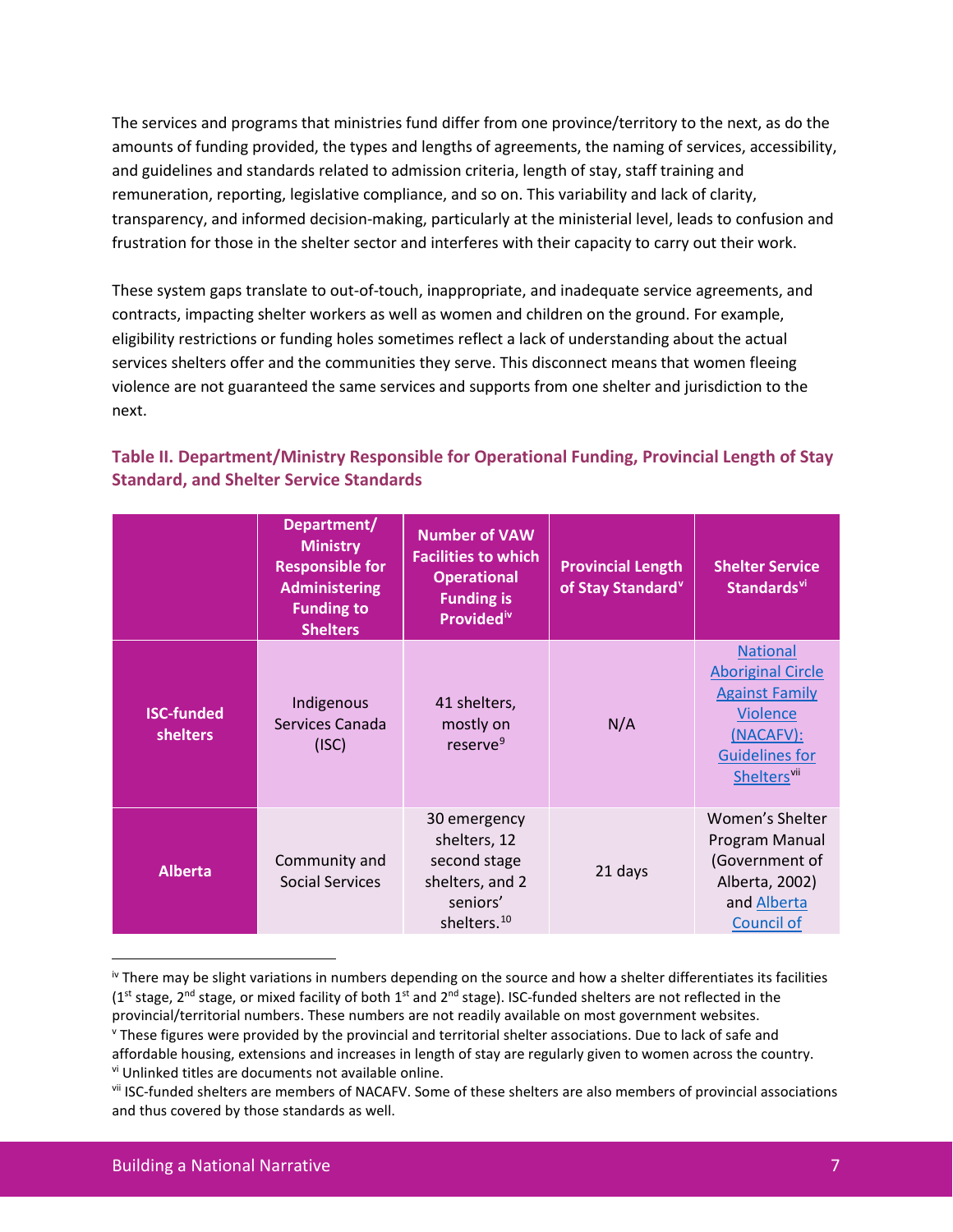|                                        | Department/<br><b>Ministry</b><br><b>Responsible for</b><br><b>Administering</b><br><b>Funding to</b><br><b>Shelters</b> | <b>Number of VAW</b><br><b>Facilities to which</b><br><b>Operational</b><br><b>Funding is</b><br><b>Providediv</b> | <b>Provincial Length</b><br>of Stay Standard <sup>v</sup> | <b>Shelter Service</b><br>Standards <sup>vi</sup>                                                                                    |
|----------------------------------------|--------------------------------------------------------------------------------------------------------------------------|--------------------------------------------------------------------------------------------------------------------|-----------------------------------------------------------|--------------------------------------------------------------------------------------------------------------------------------------|
|                                        |                                                                                                                          |                                                                                                                    |                                                           | <b>Women's Shelters</b><br>Aspirational<br><b>Service Standards</b><br>(2005)                                                        |
| <b>British Columbia</b>                | <b>BC Housing</b>                                                                                                        | 68 transition<br>houses, 27 safe<br>homes, and 30<br>second stage<br>houses <sup>11</sup>                          | 30 days                                                   | Women's<br><b>Transition</b><br><b>Housing and</b><br><b>Supports Program</b><br>Framework (2015)                                    |
| <b>Manitoba</b>                        | Department of<br><b>Families</b>                                                                                         | 10 women's<br>shelters and 4<br>second stage<br>shelters <sup>12</sup>                                             | 30 days                                                   | Manitoba<br><b>Standards Manual</b><br>for Women's<br>Shelters (2014)                                                                |
| <b>New Brunswick</b>                   | Department of<br>Social<br>Development                                                                                   | 13 transition<br>houses <sup>13</sup> and 5<br>second stage<br>shelters <sup>14</sup>                              | 30 days                                                   | Standards &<br><b>Procedures for</b><br><b>Adult Residential</b><br>Facilities (2013)                                                |
| <b>Newfoundland</b><br>and Labrador    | Department of<br>Health and<br>Community<br>Services                                                                     | 12 transition<br>houses <sup>15</sup>                                                                              | 6 weeks                                                   | Provincial<br><b>Transition Houses</b><br>Operational<br>Standards (2010)                                                            |
| <b>Northwest</b><br><b>Territories</b> | Department of<br><b>Health and Social</b><br><b>Services</b>                                                             | 5 family violence<br>shelters <sup>16</sup>                                                                        | 6 weeks                                                   | <b>NWT Shelter</b><br>Minimum<br><b>Standards</b><br>$(2011)^{viii}$                                                                 |
| <b>Nova Scotia</b>                     | Nova Scotia<br><b>Advisory Council</b><br>on the Status of<br>Women                                                      | 12 transition<br>houses and 4<br>second stage<br>shelters <sup>17</sup>                                            | 6 weeks                                                   | Nova Scotia<br>Standards for<br>Member<br>Organizations of<br>the Transition<br><b>House Association</b><br>of Nova Scotia<br>(2012) |
| <b>Nunavut</b>                         | Department of<br><b>Family Services</b>                                                                                  | 5 family violence<br>shelters <sup>18</sup>                                                                        | 6 weeks                                                   | <b>Saillivik Policy</b><br>$(2009)^{ix}$                                                                                             |

<span id="page-10-0"></span>viii These government standards have not been formally implemented.

<span id="page-10-1"></span><sup>&</sup>lt;sup>ix</sup> According to this policy, all family violence shelters must enter into a Contribution Agreement, which outlines the minimum standards that family violence shelters must comply with.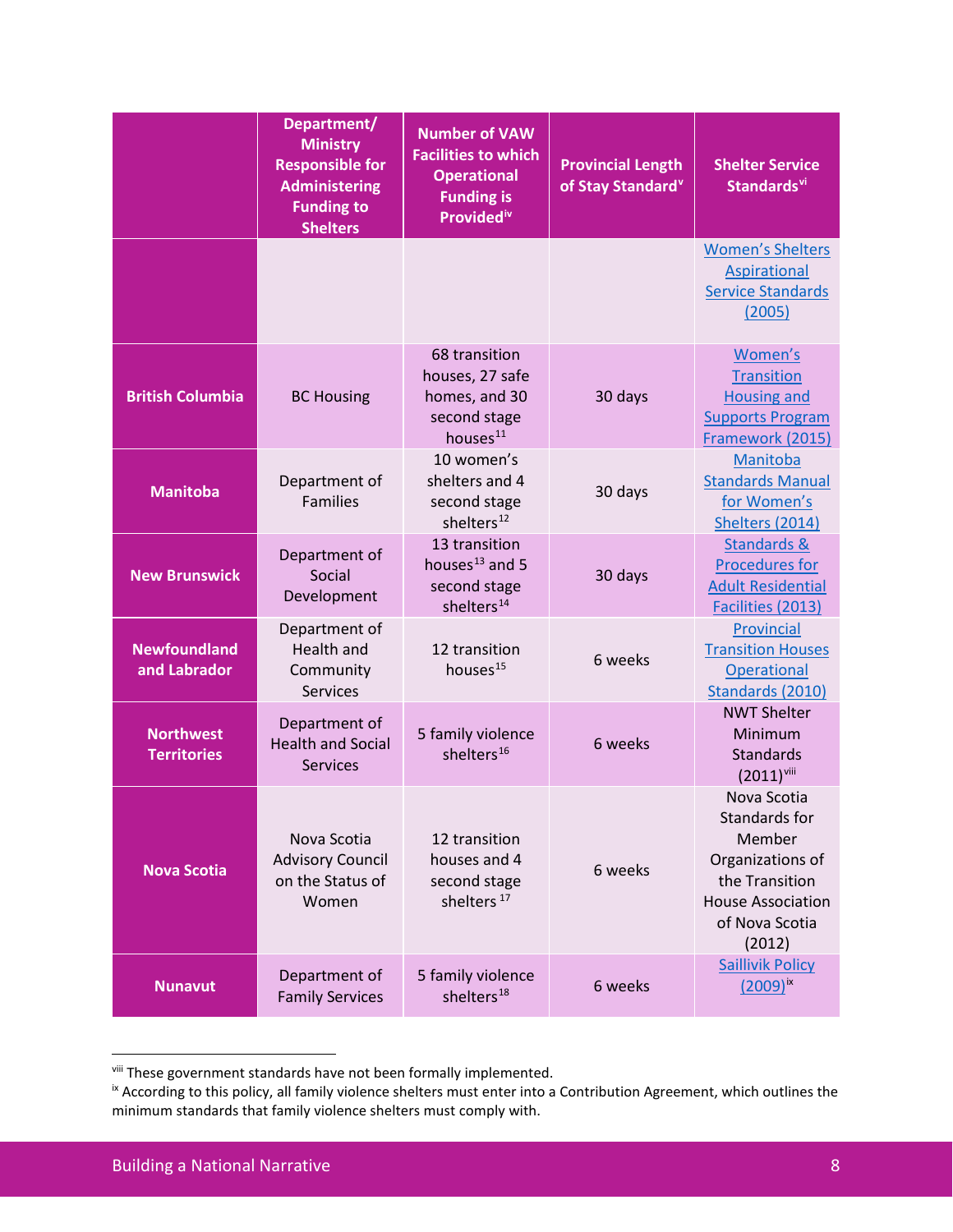|                     | Department/<br><b>Ministry</b><br><b>Responsible for</b><br><b>Administering</b><br><b>Funding to</b><br><b>Shelters</b> | <b>Number of VAW</b><br><b>Facilities to which</b><br><b>Operational</b><br><b>Funding is</b><br><b>Providediv</b> | <b>Provincial Length</b><br>of Stay Standard <sup>v</sup> | <b>Shelter Service</b><br>Standards <sup>vi</sup>                                                                                                                                                                                                                                                                |
|---------------------|--------------------------------------------------------------------------------------------------------------------------|--------------------------------------------------------------------------------------------------------------------|-----------------------------------------------------------|------------------------------------------------------------------------------------------------------------------------------------------------------------------------------------------------------------------------------------------------------------------------------------------------------------------|
| <b>Ontario</b>      | Ministry of<br>Community and<br><b>Social Services</b>                                                                   | 96 emergency<br>women's<br>shelters <sup>19</sup>                                                                  | No stipulated<br>length of stay                           | <b>Violence Against</b><br>Women (VAW) -<br><b>Emergency</b><br><b>Shelter Standards</b><br>and Standards for<br>Ontario<br>Indigenous<br>Shelters (2017)                                                                                                                                                        |
| <b>PEI</b>          | Department of<br>Family and<br><b>Human Services</b>                                                                     | 2 emergency<br>women's<br>shelters <sup>20</sup>                                                                   | 21 days                                                   | No shelter<br>standards                                                                                                                                                                                                                                                                                          |
| <b>Quebec</b>       | Ministry of Health<br>and Social<br><b>Services</b>                                                                      | 109 women's<br>shelters <sup>21</sup>                                                                              | No stipulated<br>length of stay                           | No shelter<br>standards                                                                                                                                                                                                                                                                                          |
| <b>Saskatchewan</b> | Ministry of Justice                                                                                                      | 12 transition<br>houses <sup>22</sup>                                                                              | 6 weeks                                                   | Saskatchewan<br><b>Residential</b><br><b>Services Act</b><br>(2002) and<br>Provincial<br><b>Association of</b><br><b>Transition Houses</b><br>and Services of<br>Saskatchewan<br><b>Shelter Standards</b><br>(2010) and<br>Saskatchewan<br><b>First Nations</b><br>Women's<br><b>Shelter Standards</b><br>(2018) |
| Yukon               | Department of<br><b>Health and Social</b><br>Services                                                                    | 3 women's<br>shelters <sup>23</sup>                                                                                | 30 days                                                   | No shelter<br>standards                                                                                                                                                                                                                                                                                          |

### Death Review Committees

Domestic Violence Death Review Committees (DVDRCs) are multi-disciplinary advisory committees composed of experts who review domestic violence-related deaths and provide non-binding recommendations for change to provincial governments in order to prevent future deaths.<sup>[24](#page-21-1)</sup> They focus on addressing systemic issues that increase domestic homicides but do not investigate the criminal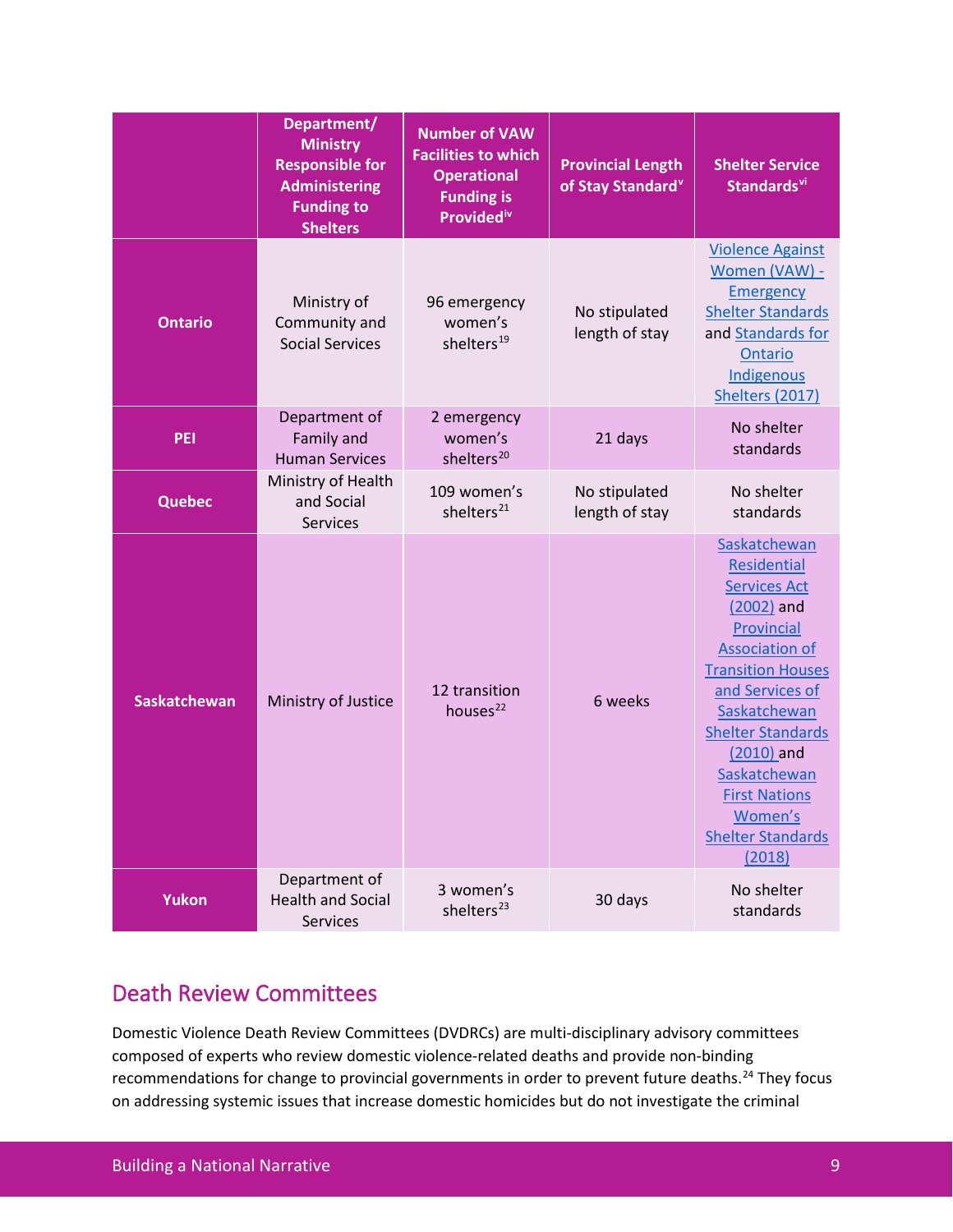culpability of individual perpetrators. Their reports are often structured along the themes of awareness/education, assessment/intervention, and providing resources.

DVDRCs currently exist in Australia, New Zealand, Great Britain, and the United States. In 2002, Canada's first DVDRC was established in Ontario, based on recommendations from two major inquests into the killings of Arlene May and Gillian Hadley.<sup>[25](#page-21-2)</sup> Several other provinces have since formed their own committees or one-time death review panels.

### **Table III. Domestic Violence Death Review Committees and Panels**

|                                   | <b>Name of the</b><br>Committee /<br>Panel                                                                                              | <b>Year Committee /</b><br><b>Panel Was Established</b>                                                                                                                                                                                                                                                                                                                                                | <b>Most Recent Report</b>                                                                                                                                                                                                    |
|-----------------------------------|-----------------------------------------------------------------------------------------------------------------------------------------|--------------------------------------------------------------------------------------------------------------------------------------------------------------------------------------------------------------------------------------------------------------------------------------------------------------------------------------------------------------------------------------------------------|------------------------------------------------------------------------------------------------------------------------------------------------------------------------------------------------------------------------------|
| <b>Alberta</b>                    | <b>Family Violence</b><br><b>Death Review</b><br>Committee                                                                              | May 2013 <sup>26</sup>                                                                                                                                                                                                                                                                                                                                                                                 | <b>Family Violence Death Review</b><br><b>Committee: Case Review Public Report</b><br>#6 (May 2018) and<br>2016 Annual Report                                                                                                |
| <b>British</b><br><b>Columbia</b> | <b>Domestic</b><br><b>Violence Death</b><br><b>Review Panel</b><br>(Not an<br>established<br>committee;<br>convened on ad<br>hoc basis) | In March 2010, the<br>panel reviewed and<br>composed a report on<br>11 domestic homicides<br>selected from coroner<br>files between 1995 and<br>2010 <sup>27</sup><br>On June 8 & 9, 2016,<br>the British Columbia<br><b>Coroners Service (BCCS)</b><br>held an additional<br>death review panel on<br>the 100 deaths that<br>resulted from intimate<br>partner violence<br>between 2010 and<br>201528 | A Report to the Chief Coroner of BC:<br>Findings and Recommendations of the<br><b>Domestic Violence Death Review Panel</b><br>(May 2010)<br>and<br>A Review of Intimate Partner Violence<br>Deaths 2010-2015 (November 2016) |
| <b>Manitoba</b>                   | <b>Domestic</b><br><b>Violence Death</b><br><b>Review</b><br>Committee                                                                  | June 2010 <sup>29</sup>                                                                                                                                                                                                                                                                                                                                                                                | Manitoba Domestic Violence Death<br><b>Review Committee Annual Report</b><br>2016/2017: Executive Summary                                                                                                                    |
| <b>New</b><br><b>Brunswick</b>    | <b>Domestic</b><br><b>Violence Death</b><br><b>Review</b><br>Committee                                                                  | February 2010 <sup>30</sup>                                                                                                                                                                                                                                                                                                                                                                            | <b>Recommendations from the Domestic</b><br><b>Violence Death Review Committee</b><br>2017                                                                                                                                   |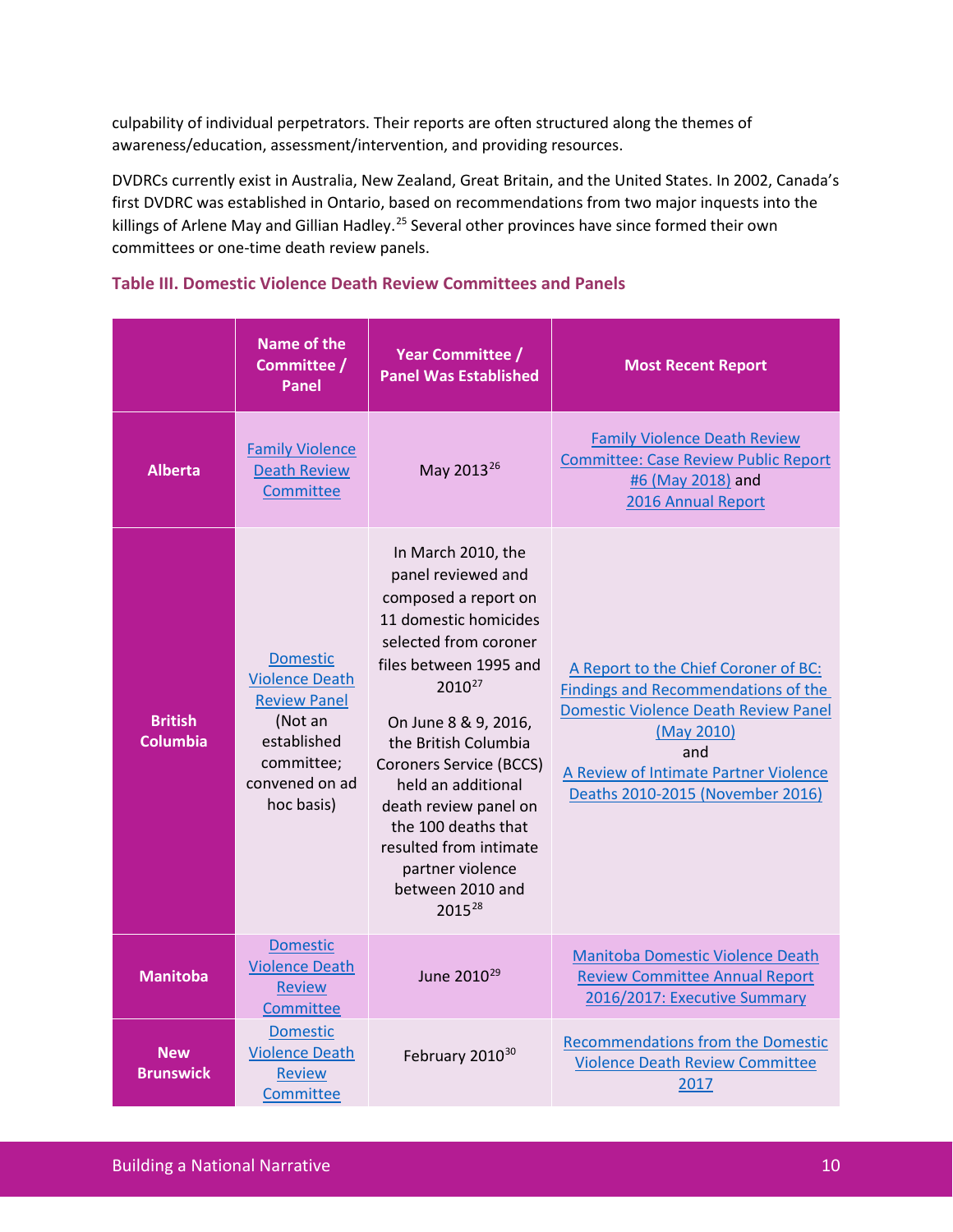|                                        | <b>Name of the</b><br>Committee /<br>Panel                                        | <b>Year Committee /</b><br><b>Panel Was Established</b> | <b>Most Recent Report</b>                                                                                                                                             |
|----------------------------------------|-----------------------------------------------------------------------------------|---------------------------------------------------------|-----------------------------------------------------------------------------------------------------------------------------------------------------------------------|
| <b>Newfoundland</b><br>and Labrador    | N/A                                                                               | N/A                                                     | N/A                                                                                                                                                                   |
| <b>Northwest</b><br><b>Territories</b> | $N/A^x$                                                                           | N/A                                                     | N/A                                                                                                                                                                   |
| <b>Nova Scotia</b>                     | N/A                                                                               | N/A                                                     | N/A                                                                                                                                                                   |
| <b>Nunavut</b>                         | N/A                                                                               | N/A                                                     | Media Release- Recommendations by<br>the Chief Coroner to Prevent the<br><b>Domestic Violence Related Deaths</b><br>2018                                              |
| <b>Ontario</b>                         | <b>Domestic</b><br><b>Violence Death</b><br><b>Review</b><br>Committee            | 200331                                                  | 2018 Annual Report                                                                                                                                                    |
| <b>PEI</b>                             | N/A                                                                               | N/A                                                     | N/A                                                                                                                                                                   |
| <b>Quebec</b>                          | <b>Domestic</b><br><b>Violence Death</b><br><b>Review</b><br>Committee            | January 2018 <sup>32</sup>                              | <b>Acting Together to Save Lives, Dec</b><br>2020 (French)                                                                                                            |
| <b>Saskatchewan</b>                    | Saskatchewan's<br><b>Domestic</b><br><b>Violence Death</b><br><b>Review Panel</b> | Summer 2016 <sup>33</sup>                               | <b>Interpersonal Violence and Abuse:</b><br><b>Response to the Domestic Violence</b><br>Death Review 2019<br>May 2018 Domestic Violence Death<br><b>Review Report</b> |
| <b>Yukon</b>                           | N/A                                                                               | N/A                                                     | N/A                                                                                                                                                                   |

# Provincial and Territorial Tenancy Acts

<span id="page-13-0"></span><sup>x</sup> The Coalition Against Family Violence advocacy group has called for an NWT Domestic Violence Death Review Committee: CBC News. (2016, February 3). "Coalition Against Family Violence calls for death review panel." Retrieved from [http://www.cbc.ca/news/canada/north/nwt-family-violence-coalition-death-review-panel-](http://www.cbc.ca/news/canada/north/nwt-family-violence-coalition-death-review-panel-1.3432886)[1.3432886](http://www.cbc.ca/news/canada/north/nwt-family-violence-coalition-death-review-panel-1.3432886)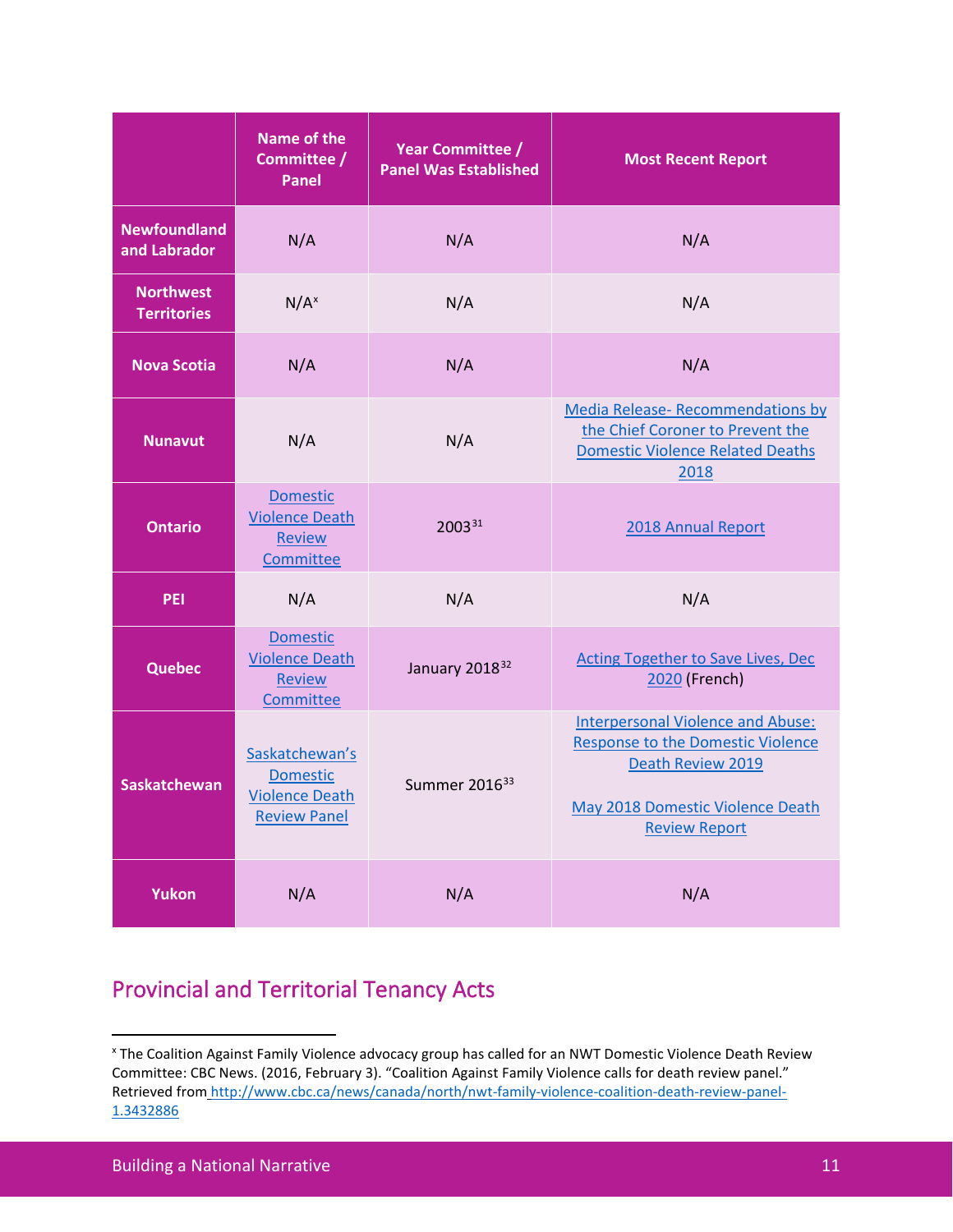Leaving an abusive and violent relationship can be a difficult and often dangerous decision for survivors to make. The Ontario Domestic Violence Death Review Committee found that in 81% of the domestic homicide cases they reviewed, the couple was separated or in the process of separating.<sup>[34](#page-21-11)</sup> Furthermore, there is often a threat of financial insecurity; having to pay monetary penalties for ending their leases early may prevent people from leaving their unsafe environment. Provincial legislation revising Residential Tenancy Acts allows tenants experiencing domestic violence to end their tenancies early with a notice period of approximately one month if they provide their landlord with proper documentation. Provincial governments created these laws to make it easier for victims to leave violent situations without bearing the burden of additional financial penalties.

### **Table IV. Domestic Violence Provisions in Provincial and Territorial Tenancy Acts**

|                                   | <b>Tenancy Act Provisions</b>                                                                                                                                                                                                                                                                                                                                                                                                                                                                                                                                                                                                                                                                                                                                                   |
|-----------------------------------|---------------------------------------------------------------------------------------------------------------------------------------------------------------------------------------------------------------------------------------------------------------------------------------------------------------------------------------------------------------------------------------------------------------------------------------------------------------------------------------------------------------------------------------------------------------------------------------------------------------------------------------------------------------------------------------------------------------------------------------------------------------------------------|
| <b>Alberta</b>                    | In August 2016, Bill 204, the Residential Tenancies (Safer Spaces for Victims of<br>Domestic Violence) Amendment Act, Termination of Tenancy (Domestic Violence)<br>Regulation, and amendments to the RTA Ministerial Regulation were proclaimed. <sup>35</sup><br>These changes allow tenants experiencing domestic violence to end their residential<br>tenancies early without the usual financial penalties. In order to do so, they must get<br>a Certificate Confirming Grounds to Terminate Tenancy from the government by<br>submitting either a court order or a Certified Professional Statement. Tenants need to<br>use this certificate to give at least 28 days' notice to their landlord, but they must still<br>pay rent during the notice period. <sup>36</sup> |
| <b>British</b><br><b>Columbia</b> | According to revisions of the Residential Tenancy Act that came into force in<br>December 2016, <sup>37</sup> a tenant may end a fixed-term tenancy before the term is finished<br>if they need to leave the rental unit to protect themselves or their children from<br>family violence. They must have their eligibility confirmed by an authorized third-<br>party verifier using an Ending Fixed-Term Tenancy Confirmation Statement form. The<br>tenant needs to give this completed and signed form to the landlord, along with a<br>one month written notice. Tenants are responsible for paying rent until the end of<br>that notice period, but not for any additional months' rent or for any of the landlord's<br>costs to re-rent. <sup>38</sup>                    |
|                                   | On May 29 <sup>th</sup> 2020, Bill M206, the Residential Tenancy Amendment Act <sup>39</sup> came into<br>force. It provides tenants with the ability to end their fixed-term lease if staying in the<br>rental unit is a threat to their safety or security. It broadens the existing family<br>violence provisions and gives a tenant exposed to sexualized violence by a roommate<br>or a neighbour the right to break their lease so they can move to a safer home. <sup>40</sup>                                                                                                                                                                                                                                                                                           |
| <b>Manitoba</b>                   | 2011 amendments to the Residential Tenancies Act stipulate that a tenant may end a<br>tenancy if, because of domestic violence or stalking, they fear for their safety or the<br>safety of their dependent child if the tenancy continues. <sup>41</sup> The tenant must give the<br>landlord both a notice of termination that is not less than one rental payment period<br>and a certificate signed by the Victim Services Branch of Manitoba Justice (the<br>designated authority), confirming there are grounds to terminate the tenancy. <sup>42</sup><br>In June 2019, Bill 19, The Residential Tenancies Amendment Act, received Royal<br>Assent. <sup>43</sup> It expands the act to include sexual violence, and simplifies the procedure                             |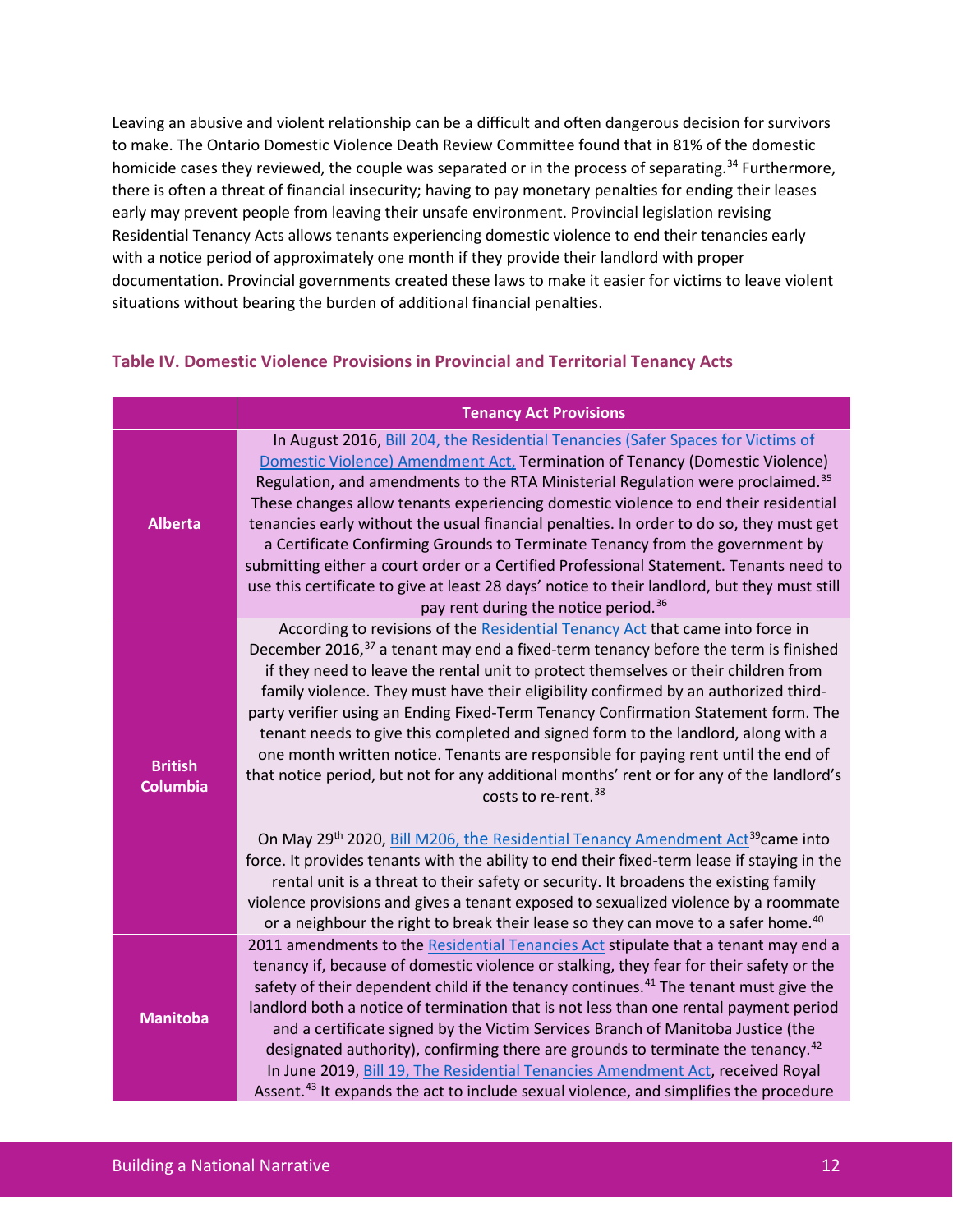|                                        | <b>Tenancy Act Provisions</b>                                                                                                                                                                                                                                                                                                                                                                                                                                                                                                                                                                                                                                                                                                 |
|----------------------------------------|-------------------------------------------------------------------------------------------------------------------------------------------------------------------------------------------------------------------------------------------------------------------------------------------------------------------------------------------------------------------------------------------------------------------------------------------------------------------------------------------------------------------------------------------------------------------------------------------------------------------------------------------------------------------------------------------------------------------------------|
|                                        | for establishing that violence or stalking has occurred, such that certain individuals<br>acting in their professional or employment capacity may provide a statement<br>confirming violence or stalking has occurred. <sup>44</sup>                                                                                                                                                                                                                                                                                                                                                                                                                                                                                          |
| <b>New</b><br><b>Brunswick</b>         | In June 2020, <b>Bill 20 to Amend the Residential Tenancies Act</b> , entered into force <sup>45</sup> . A<br>Service New Brunswick News Release explains the mechanisms for qualifying for early<br>lease termination: an emergency intervention order, a court order, or a verification<br>statement. <sup>46</sup>                                                                                                                                                                                                                                                                                                                                                                                                         |
| <b>Newfoundland</b><br>and Labrador    | Bill 15, An Act to Amend the Residential Tenancies Act, received Royal Assent in late<br>May 2018. <sup>47</sup> It allows tenants experiencing family violence to terminate fixed-term<br>rental agreements early without penalty by providing the Director of Residential<br>Tenancies with a court order such as a peace bond or a statement from a designated<br>authority indicating they believe the tenant or the child with them to be subject to<br>family violence. <sup>48</sup> Designated authorities include physicians, nurses, social workers,<br>psychologists, police officers, and individuals employed by an agency or organization<br>recognized by the Director of Residential Tenancies. <sup>49</sup> |
| <b>Northwest</b><br><b>Territories</b> | On August 31, 2015, Bill 42: An Act to Amend the Residential Tenancies Act<br>introduced changes allowing victims of domestic violence with Emergency Protection<br>Orders, or other court orders that demonstrate domestic violence has occurred, to<br>terminate their tenancy agreement. The protection order must be in effect when the<br>tenant applies to terminate the tenancy. The Rental Officer will issue a termination<br>order if the application meets the necessary criteria, which must be given to the<br>landlord no later than 30 days after it is issued. Once the landlord reviews the order,<br>the tenant has 30 days to leave the rental unit. <sup>50</sup>                                         |
| <b>Nova Scotia</b>                     | Changes implemented as of September 16, 2013, to the Residential Tenancy Act in<br>Nova Scotia allow victims of domestic violence to work with the Department of<br>Justice's Victim Services to end a year-to-year or fixed-term lease with one month's<br>notice and without paying a penalty. <sup>51</sup> The tenant must also provide the landlord with<br>a Certificate Confirming Grounds to Terminate Tenancy Due to Domestic Violence<br>within 60 days after the Director of Victim Services has issued the certificate to<br>them. <sup>52</sup>                                                                                                                                                                  |
| <b>Nunavut</b>                         | Nunavut's Residential Tenancies Act does not include special provisions for early<br>termination of lease due to violence.                                                                                                                                                                                                                                                                                                                                                                                                                                                                                                                                                                                                    |
| <b>Ontario</b>                         | The Sexual Violence and Harassment Action Plan Act, which came into effect on<br>September 8, 2016, amended the 2006 Residential Tenancies Act to shorten the<br>notice period to end a tenancy for tenants who are survivors of sexual and domestic<br>violence. <sup>53</sup> They can now end their tenancy in 28 days if they believe they or a child<br>living with them may be harmed or injured if they do not leave the unit. Tenants must<br>give their landlord a Tenant's Notice to End My Tenancy Because of Fear of Sexual or<br>Domestic Violence and Abuse (N15) and either a signed Tenant's Statement About<br>Sexual or Domestic Violence and Abuse or a copy of a court order. <sup>54</sup>               |
| <b>PEI</b>                             | Prince Edward Island's Rental of Residential Property Act does not include special<br>provisions for early termination of lease due to violence.                                                                                                                                                                                                                                                                                                                                                                                                                                                                                                                                                                              |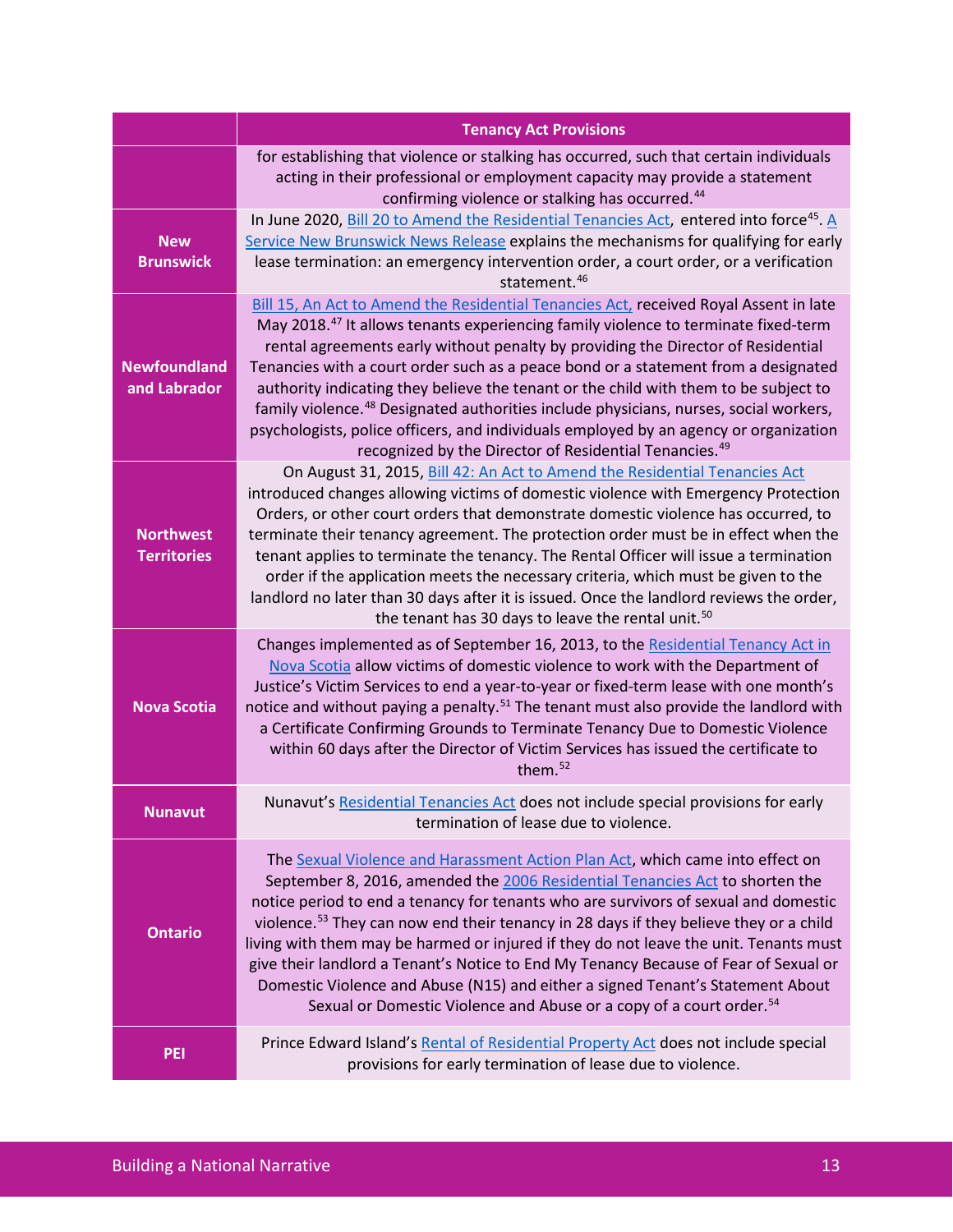|                     | <b>Tenancy Act Provisions</b>                                                                                                                                                                                                                                                                                                                                                                                                                                                                                                                                                                                                                                                                                                                                                                                                 |
|---------------------|-------------------------------------------------------------------------------------------------------------------------------------------------------------------------------------------------------------------------------------------------------------------------------------------------------------------------------------------------------------------------------------------------------------------------------------------------------------------------------------------------------------------------------------------------------------------------------------------------------------------------------------------------------------------------------------------------------------------------------------------------------------------------------------------------------------------------------|
| <b>Quebec</b>       | The Civil Code allows a tenant to terminate their residential lease early if their safety<br>or that of a child living with them is threatened because of domestic violence on the<br>part of a spouse or a former spouse, or because of sexual aggression. <sup>55</sup> The tenant<br>must give the landlord a termination notice of lease and an attestation from a public<br>officer indicating that it is necessary to terminate the lease to ensure their safety or<br>that of a child living with them. The lease will be terminated two months after a<br>termination notice has been sent, or one month after the notice has been sent in the<br>case of a lease for an undetermined period or lasting less than 12 months. <sup>56</sup>                                                                            |
| <b>Saskatchewan</b> | Bill 67: An Act to Amend The Victims of Interpersonal Violence Act and Residential<br>Tenancies Act, 2006 was passed in April 2017, allowing a tenant to end a fixed-term<br>agreement within 28 days if they or their family members are experiencing abuse by<br>another resident or former resident of the home. They must obtain a Certificate<br>Confirming Safety Risk from the Victims Services Branch by providing a copy of a<br>court order/bond or a Professional Person Statement (from a social worker,<br>psychologist, registered nurse, police officer, etc). The tenant should then provide<br>this certificate along with a Notice to Landlord to Terminate a Fixed Term Tenancy for<br>Interpersonal Violence. <sup>57</sup>                                                                               |
| <b>Yukon</b>        | Yukon's Residential Landlord and Tenant Act does not include special provisions for<br>early termination of lease due to violence. In April 2016, the Official Opposition NDP<br>caucus tabled a successful motion asking the House to "urge the Government of<br>Yukon to introduce amendments to the Residential Landlord and Tenant Act to allow<br>domestic violence victims to: (1) terminate a lease early and without penalty, and (2)<br>remove an abuser's name from a lease." <sup>58</sup> such amendments were not made to<br>date. <sup>59</sup> In 2018, the Yukon government released a document titled "What if Domestic<br>Violence Affects my Tenancy?" It provides survivors with instructions on how to end a<br>tenancy, negotiate new terms, and other housing resources and information. <sup>60</sup> |

### Paid and Unpaid Leave

The momentum to recognize the need for paid leave from work in circumstances of domestic violence is very much linked to the work of the Australian Domestic and Family Violence Clearinghouse, which collaborated with organized labour in 2011 to conduct a ground-breaking survey on the prevalence and impact of domestic violence on the workplace. Australia's advancements inspired the Canadian Labour Congress and University of Western Ontario to conduct a similar national survey in 2014. Canadian data revealed that domestic violence makes it difficult for one third of survivors to go to work, continues for more than half of them during work, and negatively affects the majority's work performance. Survivors often require unforeseen time to seek medical attention, file protective orders, receive legal assistance, and find safe homes for themselves and their children. The threat of unemployment or financial insecurity can hinder many women from leaving abusive relationships.<sup>[61](#page-22-18)</sup> In 2016, Manitoba became the first province to ensure job protected leave for domestic violence survivors, providing them with greater social support and increased job security.<sup>[62](#page-22-19)</sup>

**Table V. Provincially and Territorially Legislated Paid/Unpaid Leave for Domestic Violence Survivors**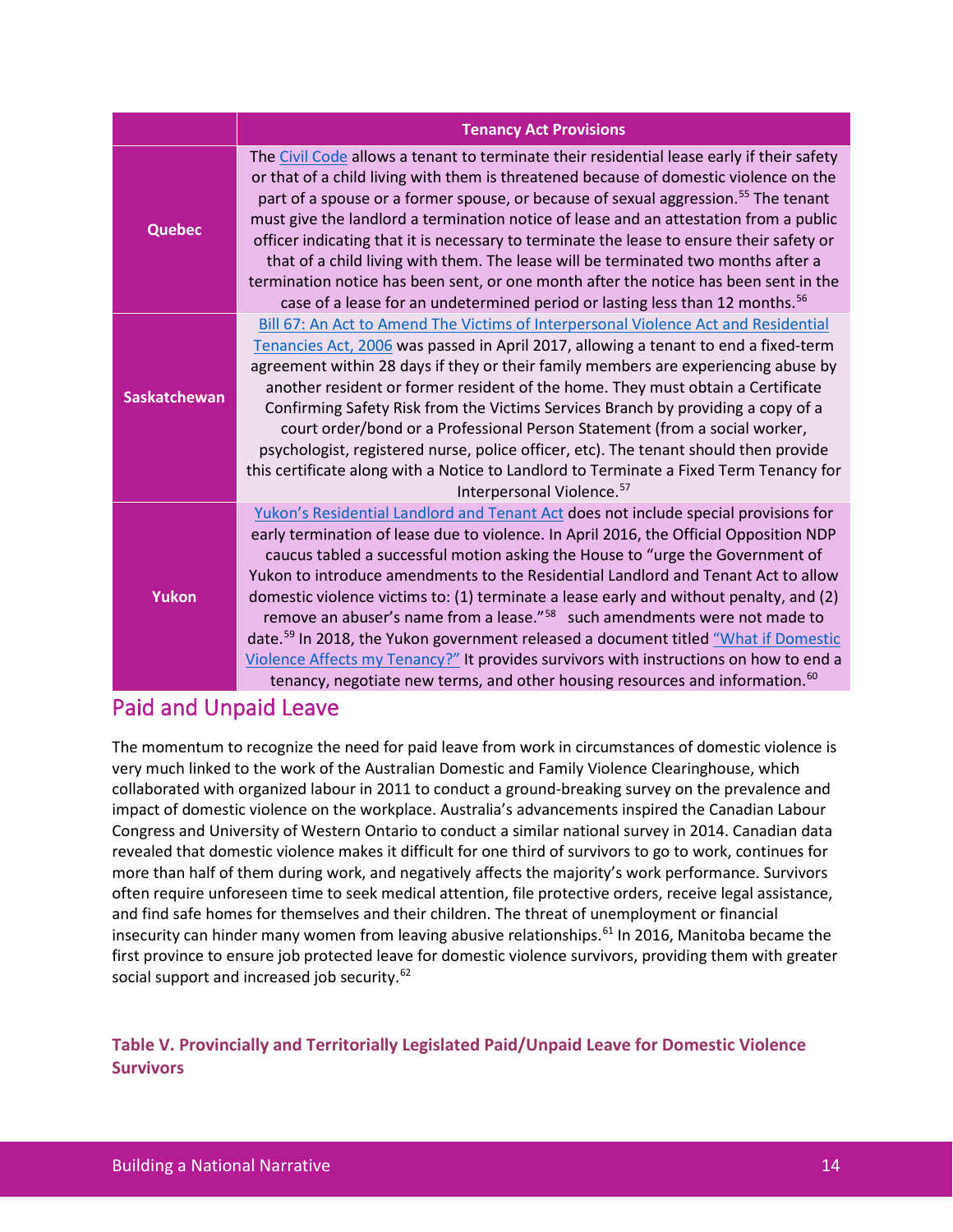|                                        | <b>Provision of Law</b><br><b>Guaranteeing Domestic</b><br><b>Violence Leave</b> | <b>Paid or Unpaid</b>                                                  | <b>Total Length of Protected</b><br><b>Leave</b>                                                                                                           |
|----------------------------------------|----------------------------------------------------------------------------------|------------------------------------------------------------------------|------------------------------------------------------------------------------------------------------------------------------------------------------------|
| <b>Canada</b>                          | Yes <sup>63</sup>                                                                | 5 days paid,<br>remaining unpaid <sup>64</sup>                         | 10 days every calendar year <sup>65</sup>                                                                                                                  |
| <b>Alberta</b>                         | Yes <sup>66</sup>                                                                | Unpaid <sup>67</sup>                                                   | 10 days every calendar year <sup>68</sup>                                                                                                                  |
| <b>British</b><br><b>Columbia</b>      | Yes <sup>69</sup>                                                                | Unpaid <sup>70</sup>                                                   | 10 non-consecutive days, and<br>a second option of up to 15<br>consecutive weeks <sup>71</sup>                                                             |
| <b>Manitoba</b>                        | Yes <sup>72</sup>                                                                | 5 days paid,<br>remaining unpaid <sup>73</sup>                         | 10 consecutive or<br>intermittent days and an<br>additional 17 continuous<br>weeks in a 52 week period <sup>74</sup>                                       |
| <b>New</b><br><b>Brunswick</b>         | Yes <sup>75</sup>                                                                | 5 days paid,<br>remaining unpaid <sup>76</sup>                         | 10 days to be used<br>intermittently or<br>continuously, and up to 16<br>weeks in one continuous<br>period, with the first five days<br>paid <sup>77</sup> |
| <b>Newfoundland</b><br>and Labrador    | Yes <sup>78</sup>                                                                | 3 days paid,<br>remaining unpaid <sup>79</sup>                         | 3 days paid leave and 7 days<br>unpaid leave <sup>80</sup>                                                                                                 |
| <b>Northwest</b><br><b>Territories</b> | Yes (as of 1 January 2020) $81$                                                  | 5 days paid,<br>remaining unpaid                                       | 10 days and up to 15 weeks in<br>a calendar year                                                                                                           |
| <b>Nova Scotia</b>                     | Yes <sup>82</sup>                                                                | 3 days paid,<br>remaining unpaid <sup>83</sup>                         | 10 continuous or intermittent<br>days and up to 16 continuous<br>weeks <sup>84</sup>                                                                       |
| <b>Nunavut</b>                         | <b>No</b>                                                                        | N/A<br>(Proposed: 10 days<br>paid, remaining<br>unpaid <sup>xi</sup> ) | N/A<br>(Proposed: 10 days) <sup>xii</sup>                                                                                                                  |
| <b>Ontario</b>                         | Yes <sup>85</sup>                                                                | 5 days paid,<br>remaining unpaid <sup>86</sup>                         | 10 days and an additional 15<br>weeks every calendar year <sup>87</sup>                                                                                    |
| PEI                                    | Yes <sup>88</sup>                                                                | 3 days paid,<br>remainder unpaid <sup>89</sup>                         | 10 days $90$                                                                                                                                               |
| <b>Quebec</b>                          | Yes <sup>91</sup>                                                                | 2 days paid,<br>remaining unpaid <sup>92</sup>                         | 26 weeks over 12 months <sup>93</sup>                                                                                                                      |

<span id="page-17-1"></span><span id="page-17-0"></span>xi Proposed by the Nunavut Employees Union in their preparation for a new deal with the Government of Nunavut in early 2019. Retrieved from [https://nunatsiaq.com/stories/article/union-nunavut-government-start-talks-on](https://nunatsiaq.com/stories/article/union-nunavut-government-start-talks-on-new-wage-benefit-deal/)[new-wage-benefit-deal/.](https://nunatsiaq.com/stories/article/union-nunavut-government-start-talks-on-new-wage-benefit-deal/) Talks are ongoing as of June 2019. Retrieved fro[m https://www.neu.ca/en/news/gn](https://www.neu.ca/en/news/gn-bargaining-update-4-june-2019-gn-employees)[bargaining-update-4-june-2019-gn-employees.](https://www.neu.ca/en/news/gn-bargaining-update-4-june-2019-gn-employees) xii Ibid.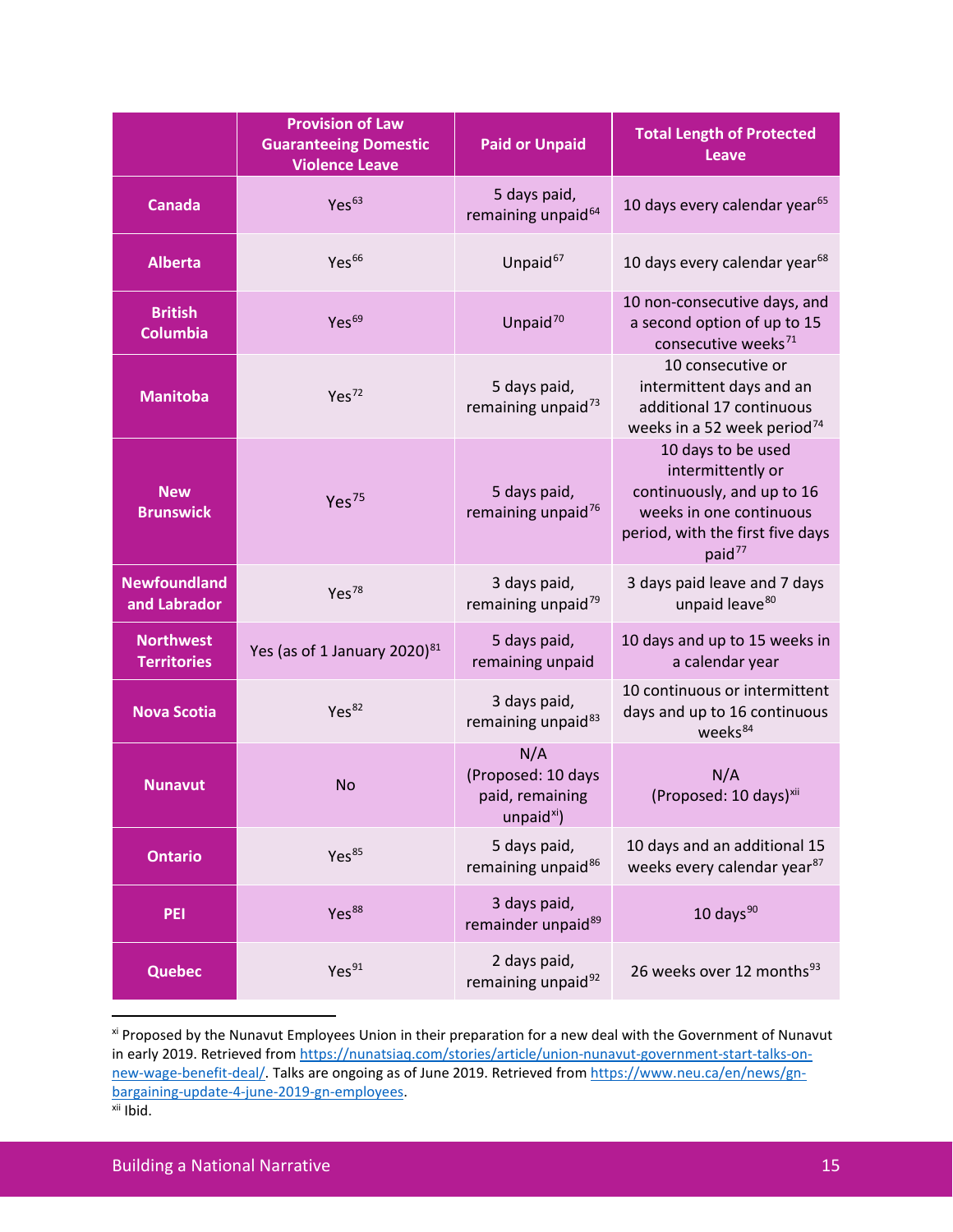|                     | <b>Provision of Law</b><br><b>Guaranteeing Domestic</b><br><b>Violence Leave</b> | <b>Paid or Unpaid</b>                          | <b>Total Length of Protected</b><br><b>Leave</b>                           |
|---------------------|----------------------------------------------------------------------------------|------------------------------------------------|----------------------------------------------------------------------------|
| <b>Saskatchewan</b> | Yes <sup>94</sup>                                                                | 5 days paid,<br>remaining unpaid <sup>95</sup> | 10 days continuous or<br>intermittent in a 52 week<br>period <sup>96</sup> |
| Yukon               | No                                                                               | N/A                                            | N/A                                                                        |

# **Table VI. Interpersonal Violence Disclosure Legislation (Clare's Law)**

|                                        | <b>Legislative Status</b>                                                                                                                                                                                                                                                                 |
|----------------------------------------|-------------------------------------------------------------------------------------------------------------------------------------------------------------------------------------------------------------------------------------------------------------------------------------------|
| <b>Alberta</b>                         | <b>In Force</b><br>The Disclosure to Protect Against Domestic Violence (Clare's Law) Act received assent<br>in October 2019 and entered into force April 1 2021, following consultations on the<br>implementation of Clare's Law in 2020.                                                 |
| <b>British</b><br><b>Columbia</b>      | Bill M 217 - 2019: Interpersonal Violence Disclosure (Clare's Law) Act, 2019 was<br>introduced as a private member's bill in May 2019 but did not make it to second<br>reading.                                                                                                           |
| <b>Manitoba</b>                        | The Manitoba Progressive Conservative Party committed to implementing a Clare's<br>Law in the November 2019 Speech from the Throne                                                                                                                                                        |
| <b>New</b><br><b>Brunswick</b>         |                                                                                                                                                                                                                                                                                           |
| <b>Newfoundland</b><br>and Labrador    | <b>Passed But Still Awaiting Proclamation in 2022</b><br>Bill 6: An Act Respecting Disclosure of Information Under An Interpersonal Violence<br>Disclosure Protocol (Clare's Law) was tabled November 4, 2019 and received assent<br>December 6, 2019.                                    |
| <b>Northwest</b><br><b>Territories</b> |                                                                                                                                                                                                                                                                                           |
| <b>Nova Scotia</b>                     |                                                                                                                                                                                                                                                                                           |
| <b>Nunavut</b>                         |                                                                                                                                                                                                                                                                                           |
| <b>Ontario</b>                         | Private Member Bill 274, an Act respecting the disclosure of information related to<br>intimate partner violence, was introduced on April 1, 2021 to be Ontario's Clare's<br>Law. A motion for second reading was defeated by a deferred vote of 34 nays to 15<br>ayes on April 14, 2021. |
| <b>PEI</b>                             |                                                                                                                                                                                                                                                                                           |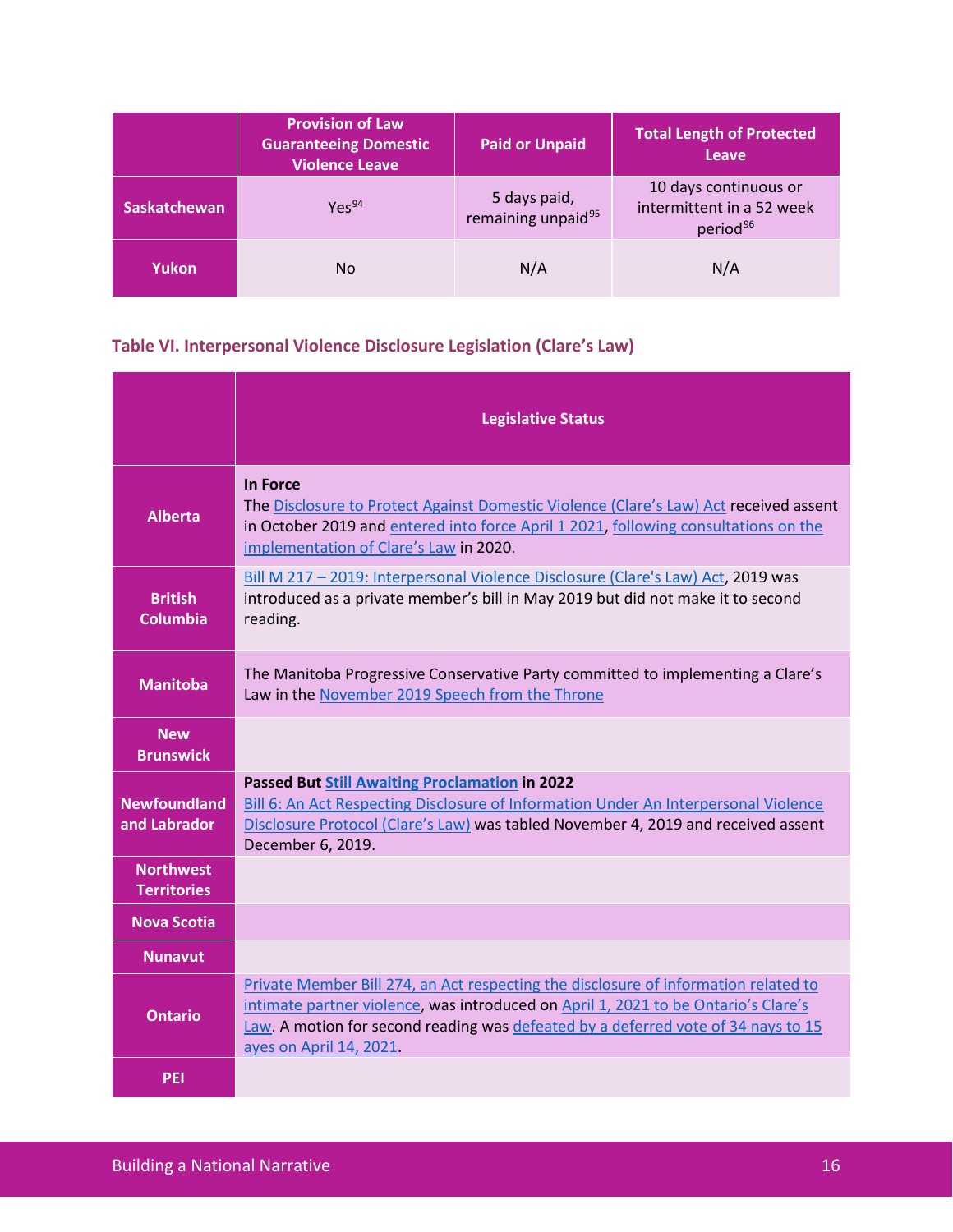|                     | <b>Legislative Status</b>                                                                                                                                                                                                                                                                                                                                                           |
|---------------------|-------------------------------------------------------------------------------------------------------------------------------------------------------------------------------------------------------------------------------------------------------------------------------------------------------------------------------------------------------------------------------------|
| <b>Quebec</b>       |                                                                                                                                                                                                                                                                                                                                                                                     |
| <b>Saskatchewan</b> | In Force<br>Clare's Law was first implemented in Canada in Saskatchewan. It received royal assent<br>in May 2019 and went into effect on June 29, 2020. The Saskatchewan RCMP initially<br>refused to participate, slowing implementation in rural areas under their policing<br>jurisdiction, but they aligned their internal regulations to allow participation in March<br>2021. |
| Yukon               |                                                                                                                                                                                                                                                                                                                                                                                     |

### Concluding Remarks

Although by no means exhaustive, it is clear from the tables presented in this review that women fleeing violence in Canada do not have access to the same levels of services or protection across the country.

For example, when looking at the current provision of domestic violence leave, residents of Ontario, New Brunswick, Saskatchewan, and Manitoba have five days of paid leave from work, while residents of PEI, Nova Scotia, and Newfoundland and Labrador have three days, and those in Quebec have two days. Alberta and British Columbia, as well as federally regulated employees, only have access to unpaid leave. Residents of the territories do not have access to leave in cases of domestic violence. It is interesting to note that New Zealand recently passed legislation (July 2018) that stipulates that any person experiencing domestic violence will be entitled to 10 days paid leave from work.<sup>[97](#page-24-2)</sup> As of August 1, 2018, Australians have access to five days of unpaid leave.<sup>[98](#page-24-3)</sup> In both New Zealand and Australia, the provisions apply on a countrywide basis.

Many other policies and programs differ widely from province to province. Reviewing them was, however, beyond the scope of this current project. This exercise has highlighted how difficult it is to access information that is both up to date and accurate. The lack of transparency makes it extremely difficult to have a clear picture of what is in place and where to access information.

Given the expansiveness of our country and the importance of ensuring that policies and practices (1) respond to the intersections in women's lives and (2) recognize the needs of those marginalized by systems and society, Women's Shelters Canada continues to advocate for a bold, robust and intersectional National Action Plan.

<span id="page-19-0"></span>END NOTES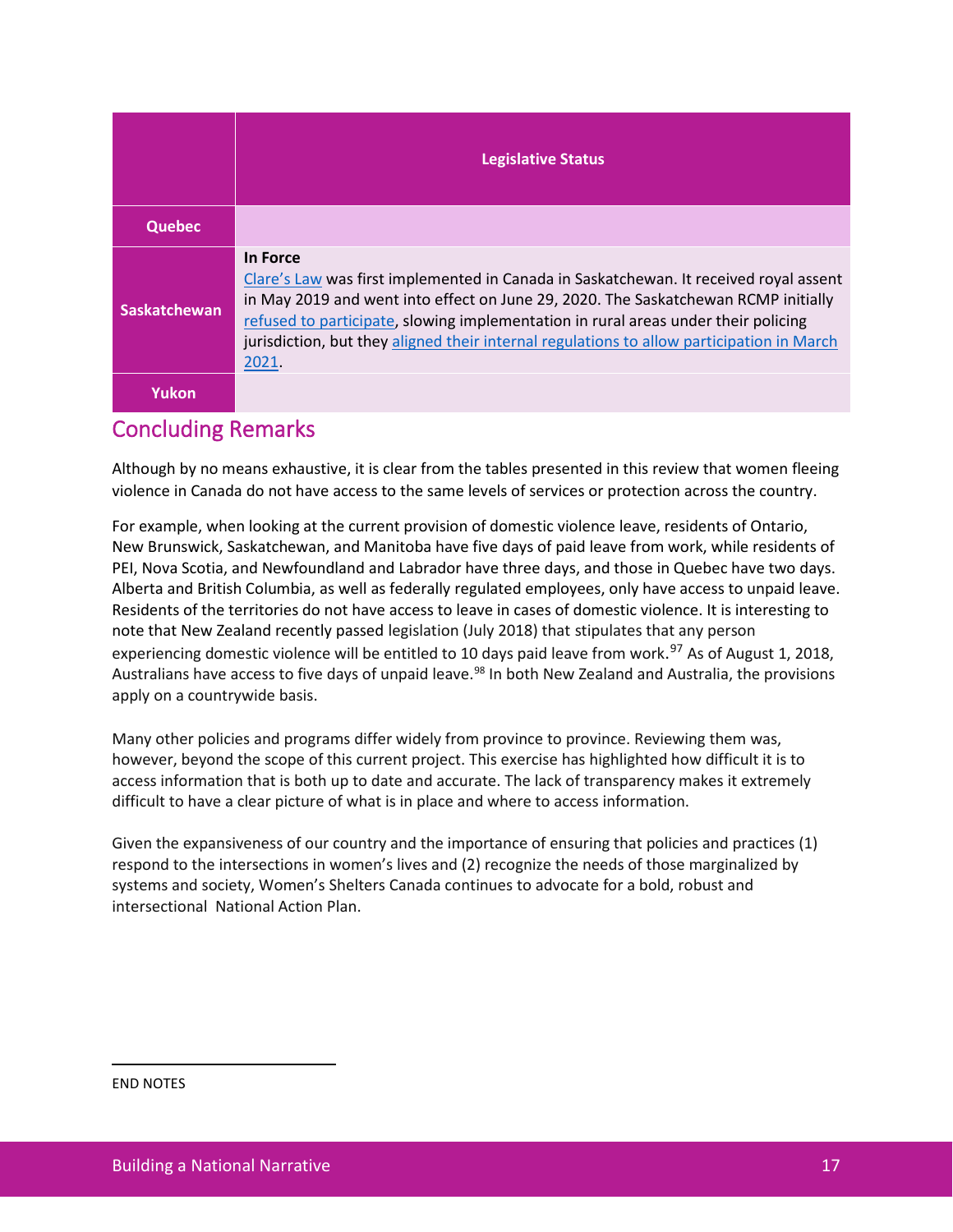$1$  United Nations Women. (2012). "Handbook for National Action Plans on Violence Against Women." Retrieved from<http://www.un.org/womenwatch/daw/vaw/handbook-for-nap-on-vaw.pdf>

<span id="page-20-0"></span><sup>2</sup> Canadian Femicide Observatory (2022). "1 woman or girl killed every 1.5 days, mostly by men" (infographic). Last updated April 4, 2022. Retrieved from [\(17\) Canadian Femicide Observatory on Twitter: "During January, February](https://twitter.com/CAN_Femicide/status/1511015056997326855/photo/1)  [& March 2022... 1 woman or girl killed every 1.5 days, mostly by men. Thousands more women & girls continue to](https://twitter.com/CAN_Femicide/status/1511015056997326855/photo/1)  [experience violence at the hands of men. #ThisIsCanada #CallItFemicide https://t.co/0iOjngdnuB" / Twitter](https://twitter.com/CAN_Femicide/status/1511015056997326855/photo/1) <sup>3</sup> Statistics Canada, Shana Conroy. "Spousal Violence in Canada, 2019" (article). Last updated October 6, 2021. Retrieved from [Spousal violence in Canada, 2019 \(statcan.gc.ca\)](https://www150.statcan.gc.ca/n1/pub/85-002-x/2021001/article/00016-eng.htm)

<span id="page-20-2"></span><span id="page-20-1"></span> $4$  Ibid.

<span id="page-20-3"></span><sup>5</sup> Statistics Canada, Dyna Ibrahim. "Canadian residential facilities for victims of abuse, 2020/2021" (article). Released April 12, 2022. Retrieved from [Canadian residential facilities for victims of abuse, 2020/2021](https://www150.statcan.gc.ca/n1/pub/85-002-x/2022001/article/00006-eng.htm) 

[\(statcan.gc.ca\)](https://www150.statcan.gc.ca/n1/pub/85-002-x/2022001/article/00006-eng.htm)

<span id="page-20-4"></span><sup>6</sup> Canadian Network of Women's Shelters and Transition Houses (CWSTH). (2013). "The Case for a National Action Plan on Violence Against Women." Retrieved from [http://endvaw.ca/wp-content/uploads/2015/10/The-Case-for](http://endvaw.ca/wp-content/uploads/2015/10/The-Case-for-a-National-Action-Plan-on-VAW.pdf)[a-National-Action-Plan-on-VAW.pdf](http://endvaw.ca/wp-content/uploads/2015/10/The-Case-for-a-National-Action-Plan-on-VAW.pdf) (p. 8).

<span id="page-20-5"></span><sup>7</sup> United Nations Women. (2012). "Handbook for National Action Plans on Violence Against Women." Retrieved from [http://www.un.org/womenwatch/daw/vaw/handbook-for-nap-on-vaw.pdf.](http://www.un.org/womenwatch/daw/vaw/handbook-for-nap-on-vaw.pdf)

<span id="page-20-6"></span><sup>8</sup> CNWSTH. (2013: 6, 39).

<span id="page-20-7"></span><sup>9</sup> Government of Canada, Indigenous Services of Canada. (2018, April). "Family Violence Prevention Program." Retrieved fro[m https://www.sac-isc.gc.ca/eng/1100100035253/1533304683142](https://www.sac-isc.gc.ca/eng/1100100035253/1533304683142)

<span id="page-20-8"></span><sup>10</sup> CISION. (2010). "Governments of Canada and Alberta invest in Alberta women's shelters." Retrieved from [https://www.newswire.ca/news-releases/governments-of-canada-and-alberta-invest-in-alberta-women-s](https://www.newswire.ca/news-releases/governments-of-canada-and-alberta-invest-in-alberta-women-s-shelters-841569400.html)[shelters-841569400.html](https://www.newswire.ca/news-releases/governments-of-canada-and-alberta-invest-in-alberta-women-s-shelters-841569400.html)

<span id="page-20-9"></span><sup>11</sup> BC Housing. "Women's Transition Housing and Supports Program." Retrieved from

[https://www.bchousing.org/housing-assistance/women-fleeing-violence/womens-transition-housing-supports.](https://www.bchousing.org/housing-assistance/women-fleeing-violence/womens-transition-housing-supports)

<span id="page-20-10"></span><sup>12</sup> Government of Manitoba, Status of Women. "Family Violence Prevention Program." Retrieved from <http://www.gov.mb.ca/msw/fvpp/index.html>

<span id="page-20-11"></span><sup>13</sup> Government of New Brunswick, Social Development. "Transition Houses for Abused Women." Retrieved from [http://www2.gnb.ca/content/gnb/en/services/services\\_renderer.14436.Transition\\_Houses\\_for\\_Abused\\_Women.](http://www2.gnb.ca/content/gnb/en/services/services_renderer.14436.Transition_Houses_for_Abused_Women.html#serviceDescription) html#serviceDescription<br><sup>14</sup> Government of New Brunswick, Women's Equality. "Second Stage Housing." Retrieved from

<span id="page-20-12"></span>

[http://www2.gnb.ca/content/gnb/en/departments/women/Violence\\_Prevention\\_and\\_Community\\_Partnerships/](http://www2.gnb.ca/content/gnb/en/departments/women/Violence_Prevention_and_Community_Partnerships/content/Second_Stage_Housing.html) [content/Second\\_Stage\\_Housing.html](http://www2.gnb.ca/content/gnb/en/departments/women/Violence_Prevention_and_Community_Partnerships/content/Second_Stage_Housing.html)

<span id="page-20-13"></span><sup>15</sup> Government of Newfoundland and Labrador, Health and Community Services. "Transition Houses of Newfoundland and Labrador." Retrieved from

<https://www.health.gov.nl.ca/health/findhealthservices/transition.html>

<span id="page-20-14"></span><sup>16</sup> Government of Northwest Territories. (2018, May). "NWT Family Violence Shelters." Retrieved from <https://www.hss.gov.nt.ca/sites/hss/files/family-violence-shelters-brochure.pdf>

<span id="page-20-15"></span><sup>17</sup> Nova Scotia Advisory Council on the Status of Women. (2018). "Resources." Retrieved from

[https://women.gov.ns.ca/sites/default/files/documents/MC9/MC9\\_2018/Resources\\_Making%20Changes\\_Dec201](https://women.gov.ns.ca/sites/default/files/documents/MC9/MC9_2018/Resources_Making%20Changes_Dec2018.pdf) [8.pdf](https://women.gov.ns.ca/sites/default/files/documents/MC9/MC9_2018/Resources_Making%20Changes_Dec2018.pdf)

<span id="page-20-16"></span><sup>18</sup> Government of Nunavut, Department of Family Services. "Family Violence." Retrieved from <https://www.gov.nu.ca/family-services/information/family-violence>

<span id="page-20-17"></span><sup>19</sup> Ontario Association of Interval & Transition Houses. "About OAITH." Retrieved from [http://www.oaith.ca/about](http://www.oaith.ca/about-oaith/about-oaith.html)[oaith/about-oaith.html](http://www.oaith.ca/about-oaith/about-oaith.html)

<span id="page-20-18"></span><sup>20</sup> Premier's Action Committee on Family Violence Prevention of Prince Edward Island. (2017, January 31). "Emergency Services." Retrieved from

<http://www.stopfamilyviolence.pe.ca/index.php3?number=1017066&lang=E>

<span id="page-20-20"></span><span id="page-20-19"></span><sup>21</sup> Based on WSC's internal database, validated by the Quebec shelter associations.<br><sup>22</sup> Government of Saskatchewan. "Interpersonal Violence and Abuse Programs – Transition Houses." Retrieved from [http://www.saskatchewan.ca/residents/justice-crime-and-the-law/victims-of-crime-and](http://www.saskatchewan.ca/residents/justice-crime-and-the-law/victims-of-crime-and-abuse/interpersonal-violence-and-abuse-programs#transition-houses)[abuse/interpersonal-violence-and-abuse-programs#transition-houses](http://www.saskatchewan.ca/residents/justice-crime-and-the-law/victims-of-crime-and-abuse/interpersonal-violence-and-abuse-programs#transition-houses)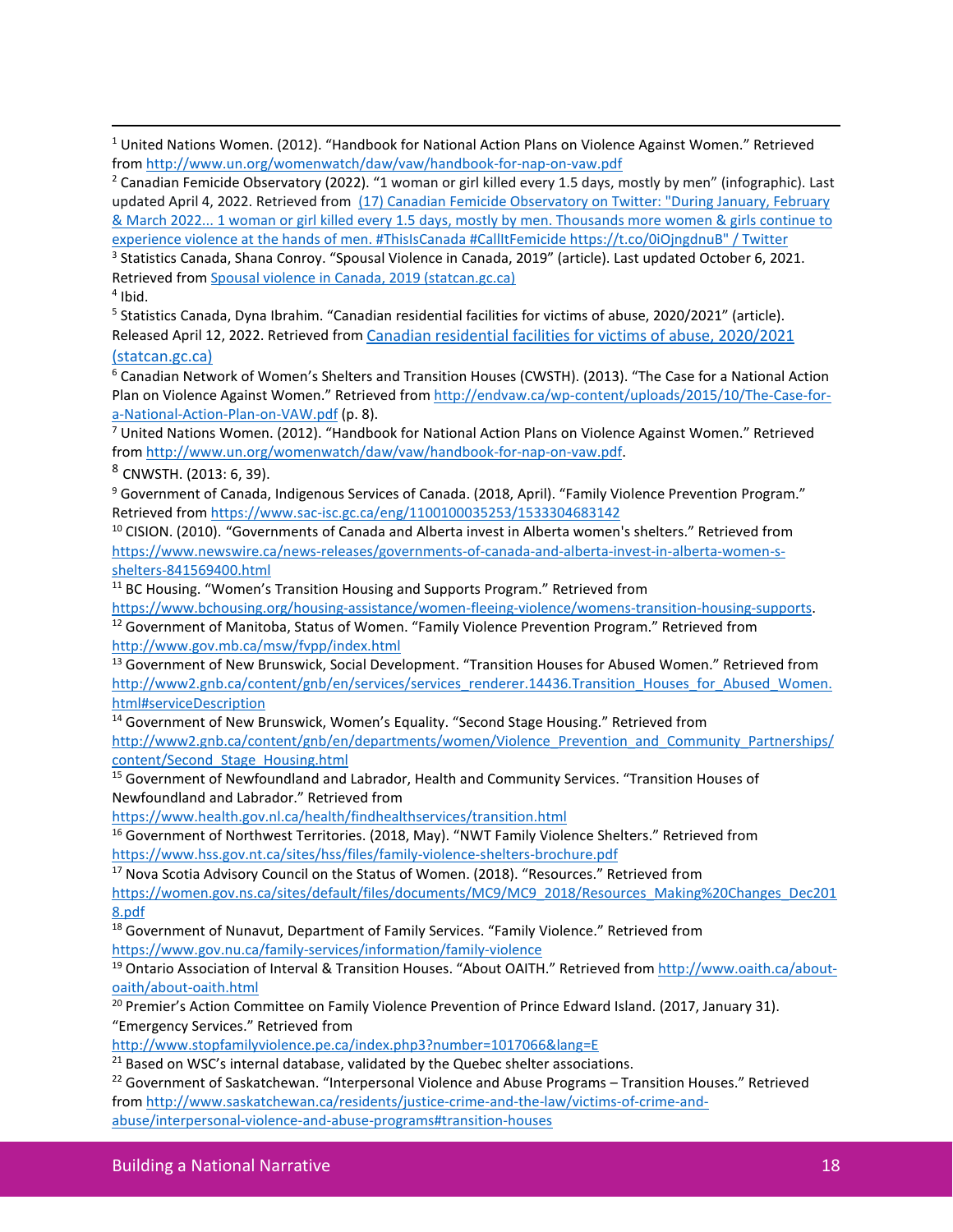<span id="page-21-0"></span><sup>23</sup> Government of Yukon. "Find a women's shelter." Retrieved from [https://yukon.ca/en/legal-and-social](https://yukon.ca/en/legal-and-social-supports/domestic-abuse-support/find-womens-shelter)[supports/domestic-abuse-support/find-womens-shelter](https://yukon.ca/en/legal-and-social-supports/domestic-abuse-support/find-womens-shelter)

<span id="page-21-1"></span><sup>24</sup> Canadian Domestic Homicide Prevention Initiative. (2016). "DVDRC Committees." Retrieved from <http://cdhpi.ca/dvdrc-committees>

<span id="page-21-2"></span><sup>25</sup> Cross, P. (2017, July). "What do Domestic Violence Death Review Committees do?" Retrieved from <https://lukesplace.ca/what-do-domestic-violence-death-review-committees-do/>

<span id="page-21-3"></span><sup>26</sup> Government of Alberta, Human Services. (2018). "Family Violence Death Review Committee." Retrieved from <http://www.humanservices.alberta.ca/department/family-violence-death-review-committee.html>

<span id="page-21-4"></span><sup>27</sup> Government of British Columbia Ministry of Public Safety and Solicitor General, Coroners Service. (2010, May). "Report to the Chief Coroner of British Columbia – Findings and Recommendations of the Domestic Violence Death Review Panel." Retrieved fro[m http://www.learningtoendabuse.ca/sites/default/files/death-review-panel](http://www.learningtoendabuse.ca/sites/default/files/death-review-panel-domestic-violence_0.pdf)[domestic-violence\\_0.pdf](http://www.learningtoendabuse.ca/sites/default/files/death-review-panel-domestic-violence_0.pdf)

<span id="page-21-5"></span><sup>28</sup> British Columbia Coroners Service. (2016, November). "BC Coroners Service Death Review Panel - A Review of Intimate Partner Violence Deaths 2010-2015." Retrieved from https://www2.gov.bc.ca/assets/gov/birth-adoptiondeath-marriage-and-divorce/deaths/coroners-service/death-review-panel/intimate-partner-violence2010- 2015.pdf

<span id="page-21-6"></span><sup>29</sup> Government of Manitoba. (2010, June 16). "Domestic Violence Death Review Committee Established." Retrieved from<http://news.gov.mb.ca/news/index.html?item=8880>

<span id="page-21-7"></span><sup>30</sup> Government of New Brunswick. (2010, February 12). "Domestic Violence Death Review Committee established." Retrieved fro[m http://www.gnb.ca/cnb/news/ps/2010e0200ps.htm](http://www.gnb.ca/cnb/news/ps/2010e0200ps.htm)

<span id="page-21-8"></span><sup>31</sup> Office of the Chief Coroner, Province of Ontario. (2017, September). "Domestic Violence Death Review Committee – 2016 Annual Report." Retrieved from

<span id="page-21-9"></span><http://cdhpi.ca/sites/cdhpi.ca/files/2016%20DVDRC%20Annual%20Report%20Accessible%20%28ENGLISH%29.pdf> 32 Canadian Domestic Homicide Prevention Initiative. "DVDRC Committees" Retrieved from[: http://cdhpi.ca/dvdrc](http://cdhpi.ca/dvdrc-committees)[committees](http://cdhpi.ca/dvdrc-committees)

<span id="page-21-10"></span><sup>33</sup> Government of Saskatchewan. (2018, May). "Domestic Violence Death Review Final Report Released." Retrieved from [https://www.saskatchewan.ca/government/news-and-media/2018/may/24/domestic-violence-death](https://www.saskatchewan.ca/government/news-and-media/2018/may/24/domestic-violence-death-review-report)[review-report](https://www.saskatchewan.ca/government/news-and-media/2018/may/24/domestic-violence-death-review-report)

<span id="page-21-11"></span><sup>34</sup> Western University Centre for Research & Education on Violence against Women & Children. "Domestic violence - is there a risk of death?" Retrieved fro[m http://makeitourbusiness.ca/warning-signs/domestic-violence-is-there](http://makeitourbusiness.ca/warning-signs/domestic-violence-is-there-a-risk-of-death)[a-risk-of-death](http://makeitourbusiness.ca/warning-signs/domestic-violence-is-there-a-risk-of-death)

<span id="page-21-12"></span><sup>35</sup> Government of Alberta, Resources. (2019). "Safer spaces for victims of domestic violence." Retrieved from [https://open.alberta.ca/publications/residential-tenancies-safer-spaces-for-victims-of-domestic-violence](https://open.alberta.ca/publications/residential-tenancies-safer-spaces-for-victims-of-domestic-violence-amendment-act)[amendment-act](https://open.alberta.ca/publications/residential-tenancies-safer-spaces-for-victims-of-domestic-violence-amendment-act)

<span id="page-21-13"></span><sup>36</sup> Government of Alberta. "Consumer Tips: Safer Spaces for Victims of Domestic Violence – Residential Tenancies Act." Retrieved from [https://open.alberta.ca/dataset/b065c67a-531e-4487-b2ff-](https://open.alberta.ca/dataset/b065c67a-531e-4487-b2ff-efd6765f9c04/resource/784c12fd-6e51-457f-9584-43cce5a2bb88/download/rta-safer-spaces.pdf)

[efd6765f9c04/resource/784c12fd-6e51-457f-9584-43cce5a2bb88/download/rta-safer-spaces.pdf](https://open.alberta.ca/dataset/b065c67a-531e-4487-b2ff-efd6765f9c04/resource/784c12fd-6e51-457f-9584-43cce5a2bb88/download/rta-safer-spaces.pdf)

<span id="page-21-14"></span><sup>37</sup> Government of British Columbia. (2016). "Residential Tenancies News." Retrieved from <https://www2.gov.bc.ca/gov/content/housing-tenancy/residential-tenancies/news>

<span id="page-21-15"></span><sup>38</sup> Government of British Columbia. (2017). "Family Violence or Long-Term Care." Retrieved from [https://www2.gov.bc.ca/gov/content/housing-tenancy/residential-tenancies/ending-a-tenancy/ending-a-tenancy](https://www2.gov.bc.ca/gov/content/housing-tenancy/residential-tenancies/ending-a-tenancy/ending-a-tenancy-in-special-circumstances/family-violence-or-long-term-care)[in-special-circumstances/family-violence-or-long-term-care](https://www2.gov.bc.ca/gov/content/housing-tenancy/residential-tenancies/ending-a-tenancy/ending-a-tenancy-in-special-circumstances/family-violence-or-long-term-care)

<span id="page-21-16"></span><sup>39</sup> Landlord BC (2020, June). "Ending Tenancy Due to Household Violence" Retrieved from <https://landlordbc.ca/ending-tenancy-due-to-household-violence/>

<span id="page-21-17"></span><sup>40</sup> Andrew Weaver MLA. (2019). "BC Green bill aimed to protect tenants from 'household violence' receives Royal Assent." Retrieved fro[m https://www.andrewweavermla.ca/2019/05/30/bc-green-bill-aimed-protect-tenants](https://www.andrewweavermla.ca/2019/05/30/bc-green-bill-aimed-protect-tenants-household-violence-passes-committee-stage/)[household-violence-passes-committee-stage/](https://www.andrewweavermla.ca/2019/05/30/bc-green-bill-aimed-protect-tenants-household-violence-passes-committee-stage/)

<span id="page-21-18"></span><sup>41</sup> Government of Manitoba. (2012, January). "Open Doors: A publication of the Residential Tenancies Branch." Retrieved fro[m https://www.gov.mb.ca/cca/rtb/ot/rtbnewsletters/opendoor\\_jan2012\\_issue24.pdf](https://www.gov.mb.ca/cca/rtb/ot/rtbnewsletters/opendoor_jan2012_issue24.pdf)

<span id="page-21-19"></span> $42$  Government of Manitoba. (2015). "Residential Tenancies Branch, Notice of Termination, Notice by a Tenant – Fixed-Term Tenancy Agreement." Retrieved from

[https://www.gov.mb.ca/cca/rtb/ot/gbook/s7noticeoftermination\\_nbyt-fixedtermten10.html](https://www.gov.mb.ca/cca/rtb/ot/gbook/s7noticeoftermination_nbyt-fixedtermten10.html)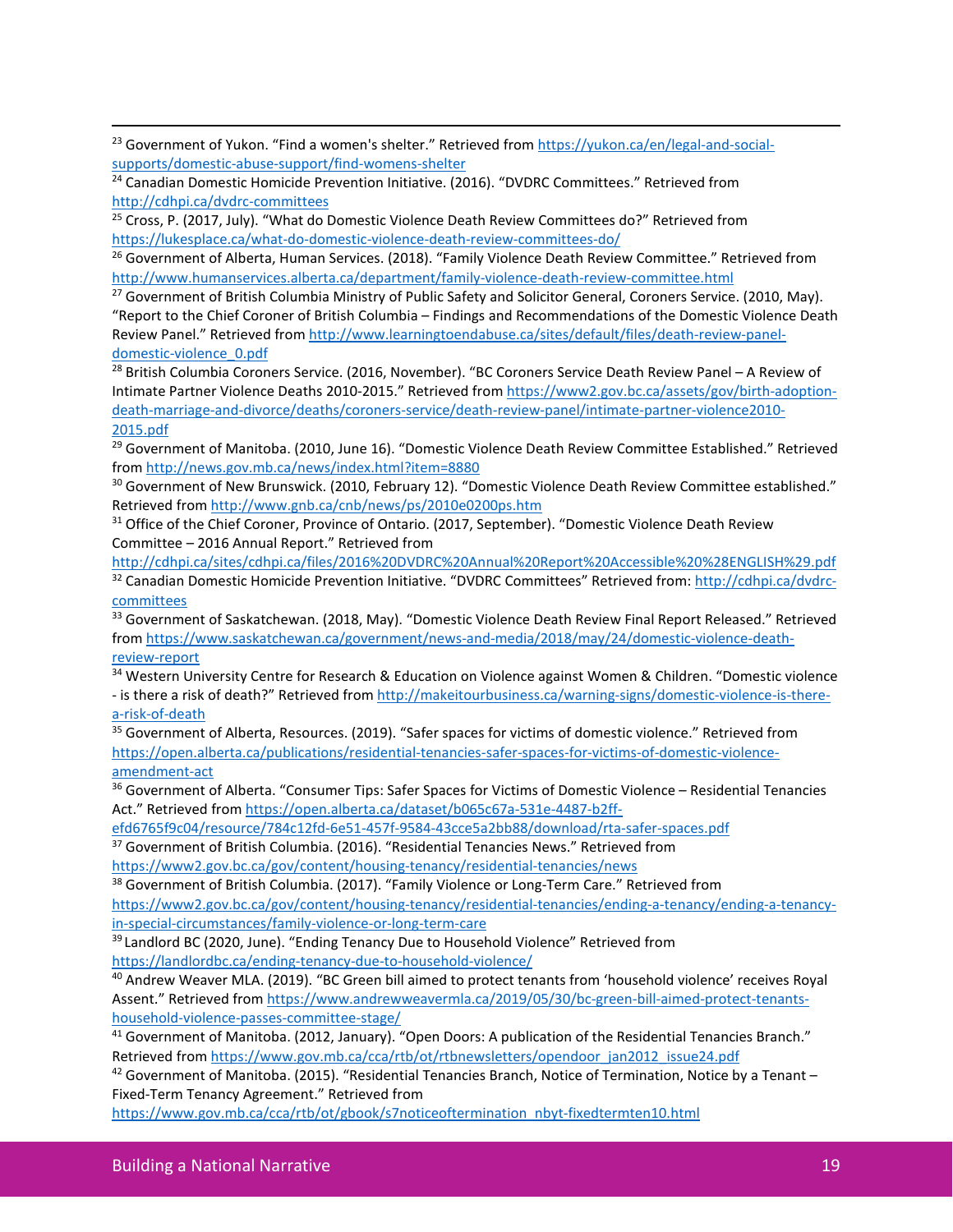<span id="page-22-0"></span><sup>43</sup> Legislative Assembly of Manitoba. (2019). "Status of Bills." Retrieved from <https://www.gov.mb.ca/legislature/business/billstatus.pdf>

<span id="page-22-1"></span><sup>44</sup> Legislative Assembly of Manitoba. (2019). "Bill 19 - THE RESIDENTIAL TENANCIES AMENDMENT ACT." Retrieved from<http://web2.gov.mb.ca/bills/41-4/b019e.php>

<span id="page-22-2"></span><sup>45</sup> Legislative Assembly of New Brunswick (2019). "BILL 20 - An Act to Amend The Residential Tenancies Act" Retrieved fro[m https://www.gnb.ca/legis/bill/FILE/59/3/Bill-20-e.htm](https://www.gnb.ca/legis/bill/FILE/59/3/Bill-20-e.htm)

<span id="page-22-3"></span><sup>46</sup> Service New Bruncwick (2019). "Proposed changes will allow some victims of violence to end their leases early: Retrieved fro[m https://www2.snb.ca/content/snb/en/news/news-release.2019.11.0627.html](https://www2.snb.ca/content/snb/en/news/news-release.2019.11.0627.html)

<span id="page-22-4"></span><sup>47</sup> House of Assembly Newfoundland and Labrador. (2019). "Progress of Bills." Retrieved from <https://www.assembly.nl.ca/HouseBusiness/Bills/ga48session3/>

<span id="page-22-5"></span>48 House of Assembly of Newfoundland and Labrador. (2019). "Progress of Bills, Third Session." Retrieved from <https://www.assembly.nl.ca/HouseBusiness/Bills/ga48session3/bill1815.htm>

<span id="page-22-6"></span>49 Government of Newfoundland and Labrador. (2018). "Residential Tenancies Act Changes Aim to Improve Province's Rental Environment." Retrieved from

<http://www.releases.gov.nl.ca/releases/2018/servicenl/0517n01.aspx>

<span id="page-22-7"></span><sup>50</sup> Government of Northwest Territories. (2015). "Residential Tenancies Act changes." Retrieved from https://www.justice.gov.nt.ca/en/2015/08/residential-tenancies-act-changes

<span id="page-22-8"></span><sup>51</sup> Government of Nova Scotia. (2013). "Tenants Facing Domestic Violence." Retrieved from [https://novascotia.ca/just/victim\\_Services/tenant\\_facing\\_domestic.asp](https://novascotia.ca/just/victim_Services/tenant_facing_domestic.asp)

<span id="page-22-9"></span><sup>52</sup> Family Law Nova Scotia. (2014). "Ending a Lease Early – Domestic Violence Certificates." Retrieved from https://www.nsfamilylaw.ca/family-violence/ending-lease-early-domestic-violence-certificates<br><sup>53</sup>Government of Ontario. (2015). "Information for Tenants: Sexual Violence a Harassment Action Plan." Retrieved

<span id="page-22-10"></span>from [https://news.ontario.ca/mma/en/2015/10/sexual-violence-and-harassment-action-plan-residential](https://news.ontario.ca/mma/en/2015/10/sexual-violence-and-harassment-action-plan-residential-tenancies-act-amendments-1.html?_ga=2.31461630.1118252775.1527258685-1884463837.1527015102)[tenancies-act-amendments-1.html?\\_ga=2.31461630.1118252775.1527258685-1884463837.1527015102](https://news.ontario.ca/mma/en/2015/10/sexual-violence-and-harassment-action-plan-residential-tenancies-act-amendments-1.html?_ga=2.31461630.1118252775.1527258685-1884463837.1527015102)

<span id="page-22-11"></span><sup>54</sup> Social Justice Tribunals Ontario. (2016). "New notice allows victims of sexual and domestic violence to end tenancy in 28 days." Retrieved from http://www.sjto.gov.on.ca/ltb-september-8-2016-new-notice-allows-victimssexual-domestic-violence-end-tenancy-28-days

<span id="page-22-12"></span><sup>55</sup> Ministère de la Justice du Québec. (2017). "Terminating a residential lease in the event of spousal violence or sexual aggression." Retrieved from https://www.justice.gouv.qc.ca/en/victims/domestic-violence/terminating-aresidential-lease-in-the-event-of-spousal-violence-or-sexual-aggression

<span id="page-22-13"></span><sup>56</sup> Ministère de la Justice du Québec. "Terminating a Lease in the Event of Spousal or Sexual Aggression." Retrieved from [https://www.justice.gouv.qc.ca/fileadmin/user\\_upload/contenu/documents/En\\_\\_Anglais\\_/centredoc/](https://www.justice.gouv.qc.ca/fileadmin/user_upload/contenu/documents/En__Anglais_/centredoc/publications/victimes/DEP-terminating.pdf) [publications/victimes/DEP-terminating.pdf](https://www.justice.gouv.qc.ca/fileadmin/user_upload/contenu/documents/En__Anglais_/centredoc/publications/victimes/DEP-terminating.pdf)

<span id="page-22-14"></span><sup>57</sup>Government of Saskatchewan. "How to End a Fixed Term Tenancy Agreement." Retrieved from [https://www.saskatchewan.ca/residents/justice-crime-and-the-law/victims-of-crime-and-abuse/interpersonal](https://www.saskatchewan.ca/residents/justice-crime-and-the-law/victims-of-crime-and-abuse/interpersonal-violence-and-abuse-programs#how-to-end-a-fixed-term-tenancy-agreement)[violence-and-abuse-programs#how-to-end-a-fixed-term-tenancy-agreement](https://www.saskatchewan.ca/residents/justice-crime-and-the-law/victims-of-crime-and-abuse/interpersonal-violence-and-abuse-programs#how-to-end-a-fixed-term-tenancy-agreement)

<span id="page-22-15"></span><sup>58</sup> Yukon NDP Caucus. (2016). "Yukon NDP motion to help domestic violence victims access stable housing gets legislative backing." Retrieved from

[http://www.yukonndpcaucus.ca/motion\\_to\\_help\\_domestic\\_violence\\_victims\\_access\\_stable\\_housing\\_gets\\_legisla](http://www.yukonndpcaucus.ca/motion_to_help_domestic_violence_victims_access_stable_housing_gets_legislative_backing) tive backing

<span id="page-22-16"></span><sup>59</sup> Yukon News. (2016, May 2). "NDP addresses 'misinformation' about plan to help victims of domestic abuse." Retrieved fro[m https://www.yukon-news.com/news/ndp-addresses-misinformation-about-plan-to-help-victims](https://www.yukon-news.com/news/ndp-addresses-misinformation-about-plan-to-help-victims-of-domestic-abuse)[of-domestic-abuse](https://www.yukon-news.com/news/ndp-addresses-misinformation-about-plan-to-help-victims-of-domestic-abuse)

<span id="page-22-17"></span><sup>60</sup> Government of Yukon. (2019). "What if domestic violence affects my tenancy." Retrieved from <https://yukon.ca/en/what-if-domestic-violence-affects-my-tenancy>

<span id="page-22-18"></span><sup>61</sup> Wathen, C. N., MacGregor, J. C. D., MacQuarrie, B. J. with the Canadian Labour Congress. (2014). "Can Work be Safe, When Home Isn't? Initial Findings of a Pan-Canadian Survey on Domestic Violence and the Workplace." London, ON: Centre for Research & Education on Violence Against Women and Children. Retrieved from [http://www.learningtoendabuse.ca/sites/default/files/DVWork\\_Survey\\_Report\\_2014\\_EN\\_0.pdf](http://www.learningtoendabuse.ca/sites/default/files/DVWork_Survey_Report_2014_EN_0.pdf)

<span id="page-22-19"></span><sup>62</sup> Government of Manitoba. (2018). "Domestic Violence Leave." Retrieved from [https://www.gov.mb.ca/labour/standards/doc,domestic\\_violence\\_leave,factsheet.html](https://www.gov.mb.ca/labour/standards/doc,domestic_violence_leave,factsheet.html)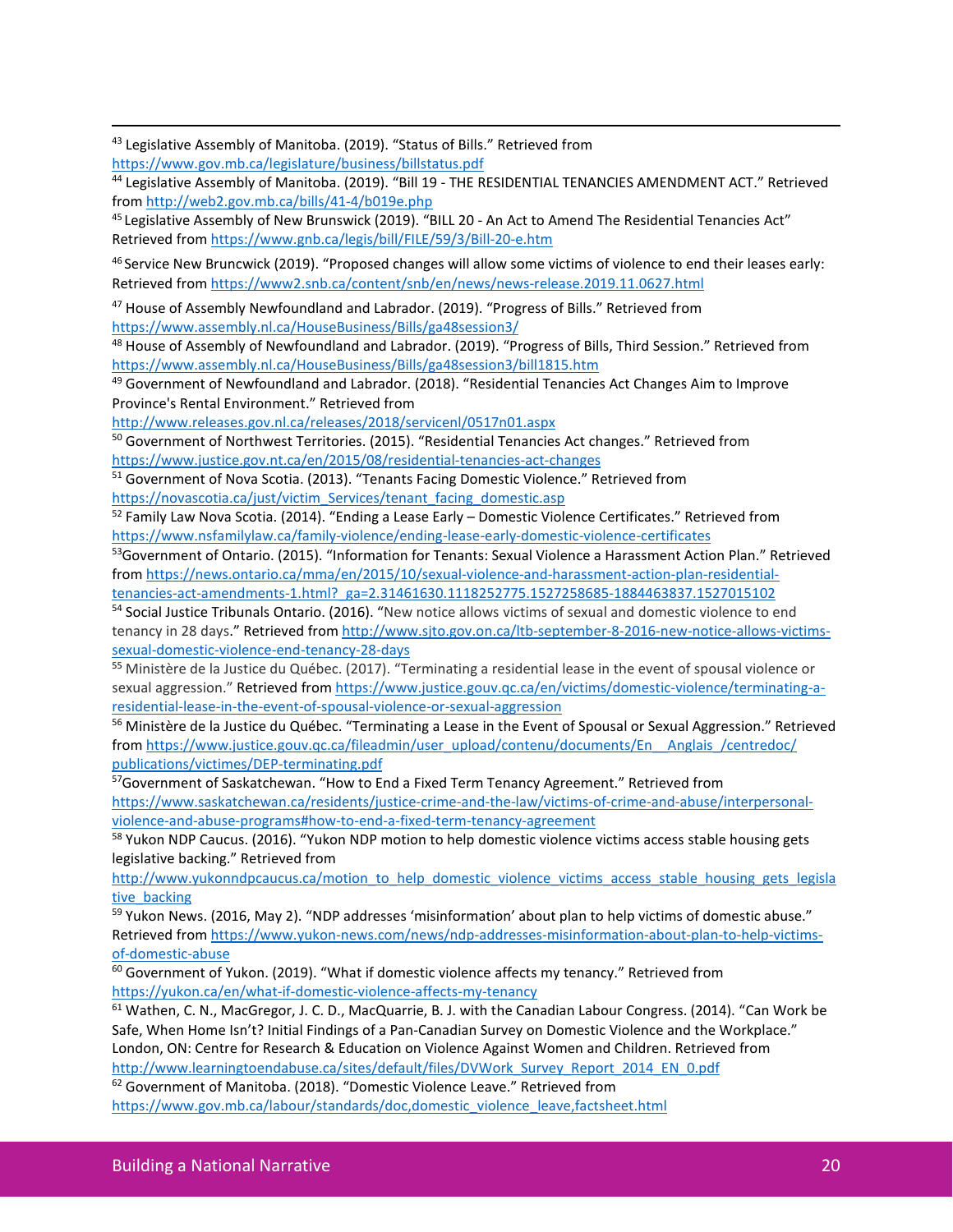<span id="page-23-0"></span><sup>63</sup> Government of Canada, Justice Laws Website. (2019). "Canada Labour Code." Retrieved from [https://laws](https://laws-lois.justice.gc.ca/eng/acts/L-2/FullText.html)[lois.justice.gc.ca/eng/acts/L-2/FullText.html](https://laws-lois.justice.gc.ca/eng/acts/L-2/FullText.html)

<span id="page-23-1"></span><sup>64</sup> Parliament of Canada. (2018). "Bill C-86." Retrieved from [https://www.parl.ca/DocumentViewer/en/42-1/bill/C](https://www.parl.ca/DocumentViewer/en/42-1/bill/C-86/royal-assent)86/royal-assent<br><sup>65</sup> Ibid.<br><sup>66</sup> Government of Alberta. "Domestic violence leave." Retrieved fro[m https://www.alberta.ca/domestic-violence-](https://www.alberta.ca/domestic-violence-leave.aspx)

<span id="page-23-2"></span>

<span id="page-23-3"></span>[leave.aspx](https://www.alberta.ca/domestic-violence-leave.aspx)

<span id="page-23-4"></span> $67$  Ibid.

<span id="page-23-6"></span><span id="page-23-5"></span> $^{68}$  Ibid.<br> $^{69}$  Legislative Assembly of British Columbia. (2019) "BILL 8 – 2019: EMPLOYMENT STANDARDS AMENDMENT ACT, 2019." Retrieved from [https://www.leg.bc.ca/parliamentary-business/legislation-debates-proceedings/41st](https://www.leg.bc.ca/parliamentary-business/legislation-debates-proceedings/41st-parliament/4th-session/bills/third-reading/gov08-3)[parliament/4th-session/bills/third-reading/gov08-3](https://www.leg.bc.ca/parliamentary-business/legislation-debates-proceedings/41st-parliament/4th-session/bills/third-reading/gov08-3)

<span id="page-23-7"></span> $70$  Fasken. (2019) "Bill 8: Major Changes to Employment Standards Act Introduced." Retrieved from <https://www.fasken.com/en/knowledge/2019/04/van-bill-8-major-changes-to-esa-introduced/> <sup>71</sup> Ibid.<br><sup>72</sup> Government of Manitoba. (2018, June 5). "Fact Sheet – Domestic Violence Leave." Retrieved from

<span id="page-23-9"></span><span id="page-23-8"></span>[https://www.gov.mb.ca/labour/standards/doc,domestic\\_violence\\_leave,factsheet.html#q1986](https://www.gov.mb.ca/labour/standards/doc,domestic_violence_leave,factsheet.html#q1986)

<span id="page-23-10"></span> $73$  Ibid.

<span id="page-23-11"></span> $74$  Ibid.

<span id="page-23-12"></span><sup>75</sup> Government of New Brunswick, News Release. (2018). "Paid leave for individuals subject to domestic, intimate partner or sexual violence available Sept. 1." Retrieved from

<span id="page-23-13"></span>[https://www2.gnb.ca/content/gnb/en/news/news\\_release.2018.08.1160.html](https://www2.gnb.ca/content/gnb/en/news/news_release.2018.08.1160.html)<br><sup>76</sup> Ibid.

<span id="page-23-15"></span><span id="page-23-14"></span> $^{77}$  Ibid.<br> $^{78}$  House of Assembly Newfoundland and Labrador. (2018). "BILL 32 - AN ACT TO AMEND THE LABOUR STANDARDS ACT." Retrieved fro[m https://www.assembly.nl.ca/HouseBusiness/Bills/ga48session3/bill1832.htm](https://www.assembly.nl.ca/HouseBusiness/Bills/ga48session3/bill1832.htm)

<span id="page-23-18"></span>

<span id="page-23-17"></span><span id="page-23-16"></span><sup>79</sup> Ibid.<br><sup>80</sup> Ibid.<br><sup>81</sup> CBC News. (2019, December 12). "Paid domestic violence leave part of N.W.T. employment act starting next year." Retrieved from <https://www.cbc.ca/news/canada/north/domestic-leave-nwt-1.5394753>

<span id="page-23-19"></span> $82$  Nova Scotia Legislature. (2018) "Bill No. 107 – An Act to Amend Chapter 246 of the Revised Statutes, 1989, the Labour Standards Code, Respecting Leaves of Absence." Retrieved from

[https://nslegislature.ca/legc/bills/63rd\\_1st/3rd\\_read/b107.htm](https://nslegislature.ca/legc/bills/63rd_1st/3rd_read/b107.htm)

<span id="page-23-20"></span>83 Government of Nova Scotia. (2019). "Employment Rights: Leaves from Work." Retrieved from <https://novascotia.ca/lae/employmentrights/leaves.asp#domestic-violence>

<span id="page-23-21"></span> $84$  Ibid.

<span id="page-23-22"></span><sup>85</sup> Government of Ontario. (2017, December 21). "Domestic or sexual violence leave." Retrieved from

<span id="page-23-23"></span><https://www.ontario.ca/document/your-guide-employment-standards-act-0/domestic-or-sexual-violence-leave> 86 Ibid.<br><sup>87</sup> Ibid.<br><sup>88</sup> Prince Edward Island Legislative Assembly. (2018). "Bill 116 – An Act to Amend the Employment Standards Act

<span id="page-23-25"></span><span id="page-23-24"></span>(No. 3)." Retrieved from [http://www.assembly.pe.ca/bills/pdf\\_first/65/3/bill-116.pdf](http://www.assembly.pe.ca/bills/pdf_first/65/3/bill-116.pdf)

<span id="page-23-26"></span> $89$  Ibid.

<span id="page-23-27"></span><sup>90</sup> Government of Prince Edward Island. "Give input on Employment Standards Act Regulations." Retrieved from <https://www.princeedwardisland.ca/en/service/give-input-on-employment-standards-act-regulations>

<span id="page-23-28"></span> $91$  National Assembly of Quebec. (2018). "Bill 176 – An Act to amend the Act respecting labour standards and other legislative provisions mainly to facilitate family-work balance." Retrieved from

<span id="page-23-29"></span>http://www2.publicationsduquebec.gouv.qc.ca/dynamicSearch/telecharge.php?type=5&file=2018C21A.PDF  $92$  Ibid.

<span id="page-23-30"></span> $93$  Ibid.

<span id="page-23-31"></span>94 Government of Saskatchewan, Publications Centre. (2017). "Chapter 31 - The Saskatchewan Employment (Interpersonal Violence Leave) Amendment Act, 2017." Retrieved from [http://publications.gov.sk.ca/details.cfm?](http://publications.gov.sk.ca/details.cfm?p=88403) [p=88403](http://publications.gov.sk.ca/details.cfm?p=88403)